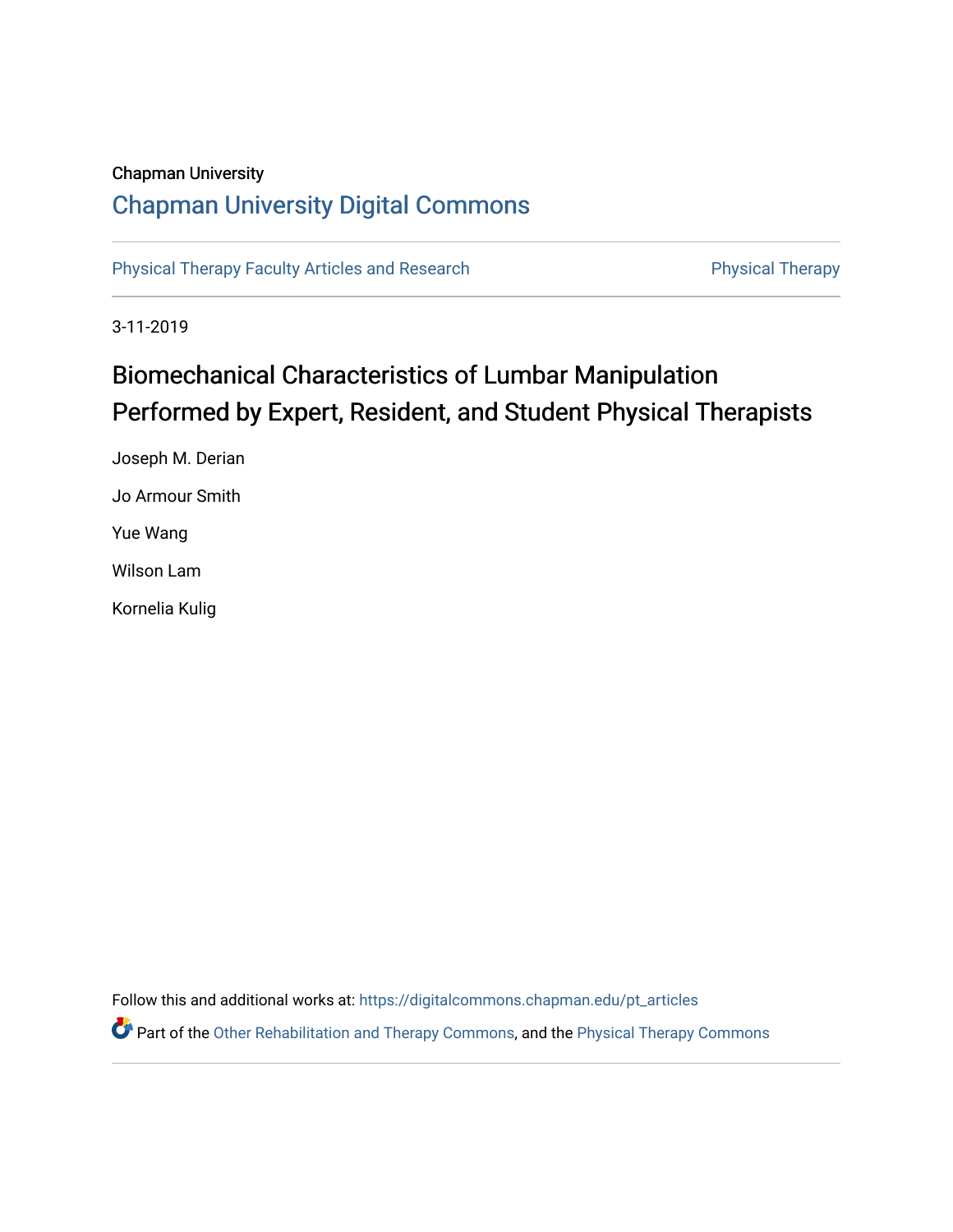# Biomechanical Characteristics of Lumbar Manipulation Performed by Expert, Resident, and Student Physical Therapists

#### **Comments**

NOTICE: this is the author's version of a work that was accepted for publication in Musculoskeletal Science and Practice. Changes resulting from the publishing process, such as peer review, editing, corrections, structural formatting, and other quality control mechanisms may not be reflected in this document. Changes may have been made to this work since it was submitted for publication. A definitive version was subsequently published in Musculoskeletal Science and Practice, volume 48, in 2020. <https://doi.org/10.1016/j.msksp.2020.102150>

The Creative Commons license below applies only to this version of the article.

#### Creative Commons License



This work is licensed under a [Creative Commons Attribution-Noncommercial-No Derivative Works 4.0](https://creativecommons.org/licenses/by-nc-nd/4.0/) [License](https://creativecommons.org/licenses/by-nc-nd/4.0/).

Copyright Elsevier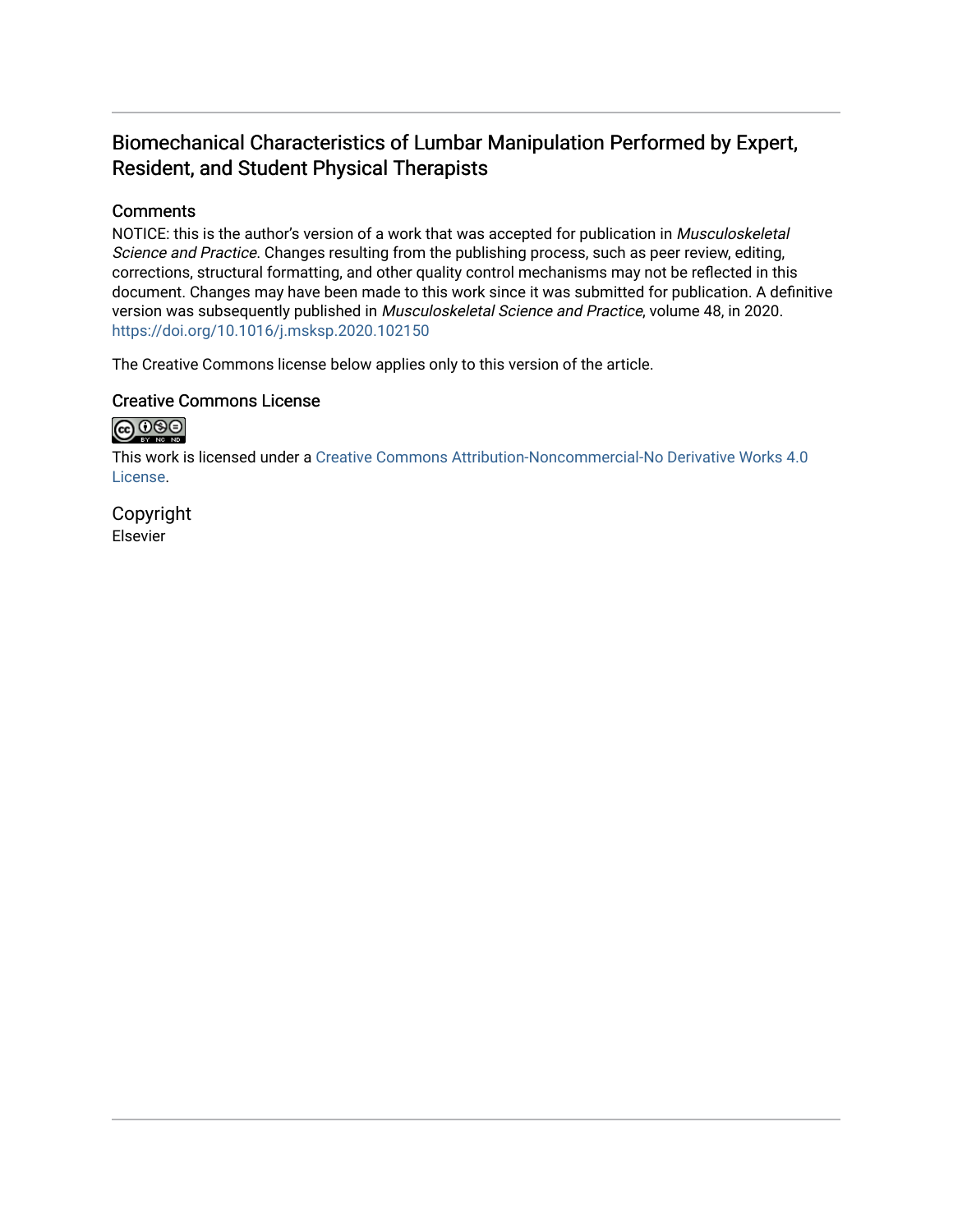# **KEYWORDS**

Education, Ground reaction force, Kinematics, Manual therapy/spine, Thrust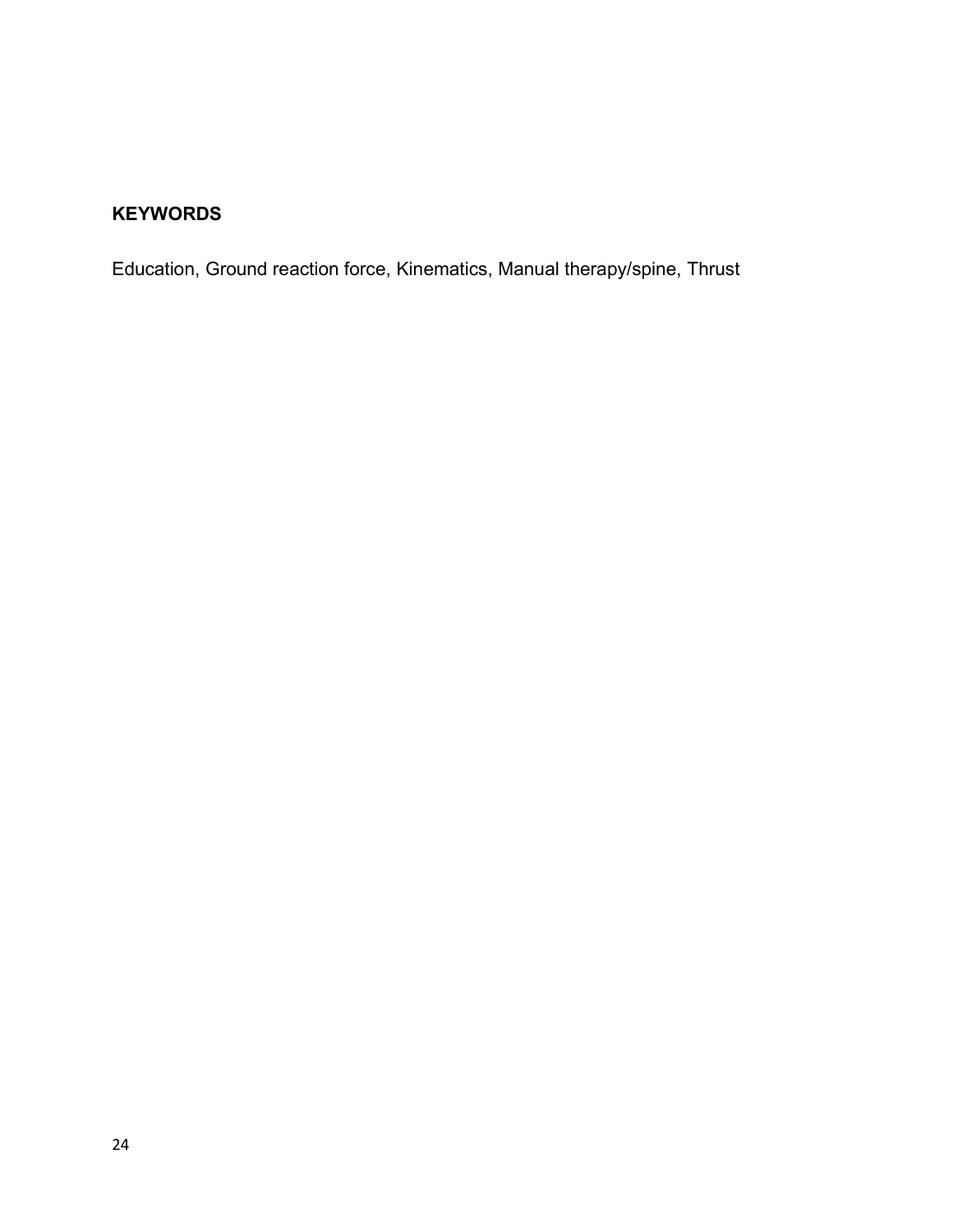#### **INTRODUCTION**

 Low back pain is one of the most common musculoskeletal pain syndromes in the United States. In 2015, the global point prevalence was estimated at 7.3%, meaning 4 that 540 million people are affected by low back pain at any one time.<sup>23</sup> Thus, development of effective treatments for low back pain, and the proper delivery of these treatments, is of utmost importance. Spinal manipulation, defined as the application of rapid movement to vertebral segments, is an effective treatment for low back pain and is a first-line intervention in primary care/direct access settings.5,11,14,15,19,20

 Despite its importance, the optimal technique for performing the motor skill of lumbar manipulation has not been identified. Researchers have investigated the forces applied 12 to the patient during manipulative techniques.<sup>2,4,6,7,8,9,21,22</sup> The movements that the practitioner makes in order to generate these forces are less well understood. Therefore, current teaching of this manual skill to entry-level and post-professional clinicians is neither standardized nor based upon evidence. A recent Delphi study found that practitioners who teach side-lying lumbar manipulation believe that maintaining close contact with the patient, generating force through body and legs, dropping the body downwards, and providing a "short-amplitude high-velocity" thrust are important 19 characteristics of clinician movement during manipulation.<sup>18</sup> This suggests that linear motion of the center of mass, pelvis kinematics, and ground reaction forces may be important biomechanical features of manipulation performance. Center of mass mechanics provide an estimation of total body motion during the thrust while measurement of angular and linear pelvis kinematics may help to demonstrate how forces are generated while contact with the patient is maintained. Vertical and horizontal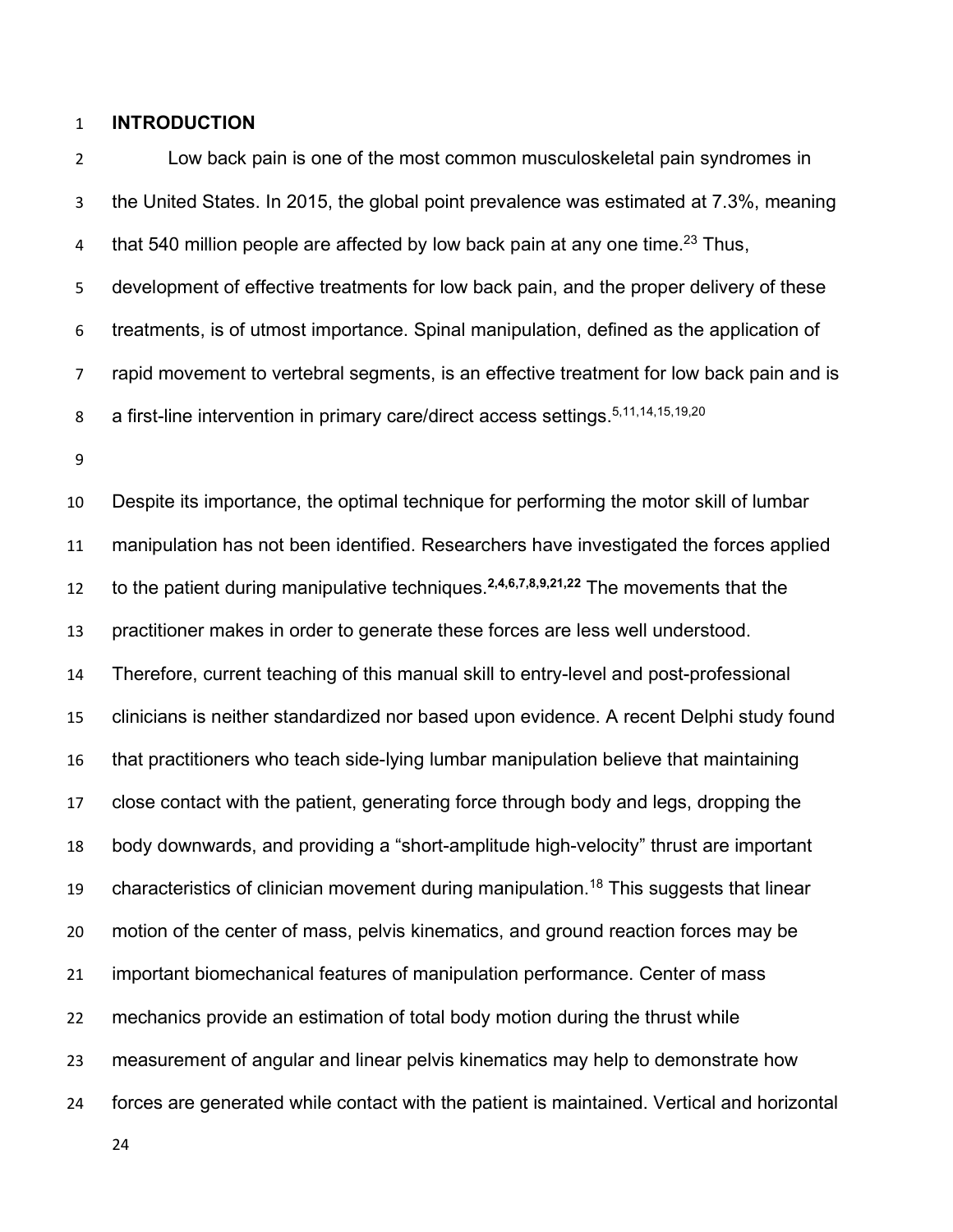| 25 ground reaction forces provide a measure of how the interaction with the ground |  |  |  |  |
|------------------------------------------------------------------------------------|--|--|--|--|
|                                                                                    |  |  |  |  |

through the feet is modulated by the clinician to generate motion.

| 28 | The purpose of this study was to identify primary features of ground reaction forces, |
|----|---------------------------------------------------------------------------------------|
| 29 | center of mass mechanics, and pelvic kinematics during lumbar manipulation and to     |
| 30 | determine which of these features distinguish experts from less experienced           |
| 31 | practitioners. We hypothesized that expert performance of side-lying lumbar           |
| 32 | manipulation is characterized by increased rate of ground reaction force modulation,  |
| 33 | faster pelvic movement, and greater center of mass momentum of the practitioner.      |
| 34 |                                                                                       |
| 35 | <b>METHODS</b>                                                                        |
| 36 | <b>Study Design</b>                                                                   |
| 37 | This was a cohort observational study. Approval for study procedures was provided by  |
| 38 | the Internal Review Board of XXX and participants signed an informed consent          |
| 39 | statement prior to inclusion in the study.                                            |

#### **Participants**

*Practitioners*

 Four groups of practitioners were recruited via email through professional networks of the investigators and the student body of the XXX residency and entry-level physical therapy programs. Practitioners were grouped into four categories: experts, residents, entry-level Doctor of Physical Therapy (DPT) students in their final (third) year of training, and DPT students in their first year of training. Experts were eligible for inclusion if they had been practicing for a minimum of 10 years and were either frequently performing the side lying lumbar manipulation in clinical practice or teaching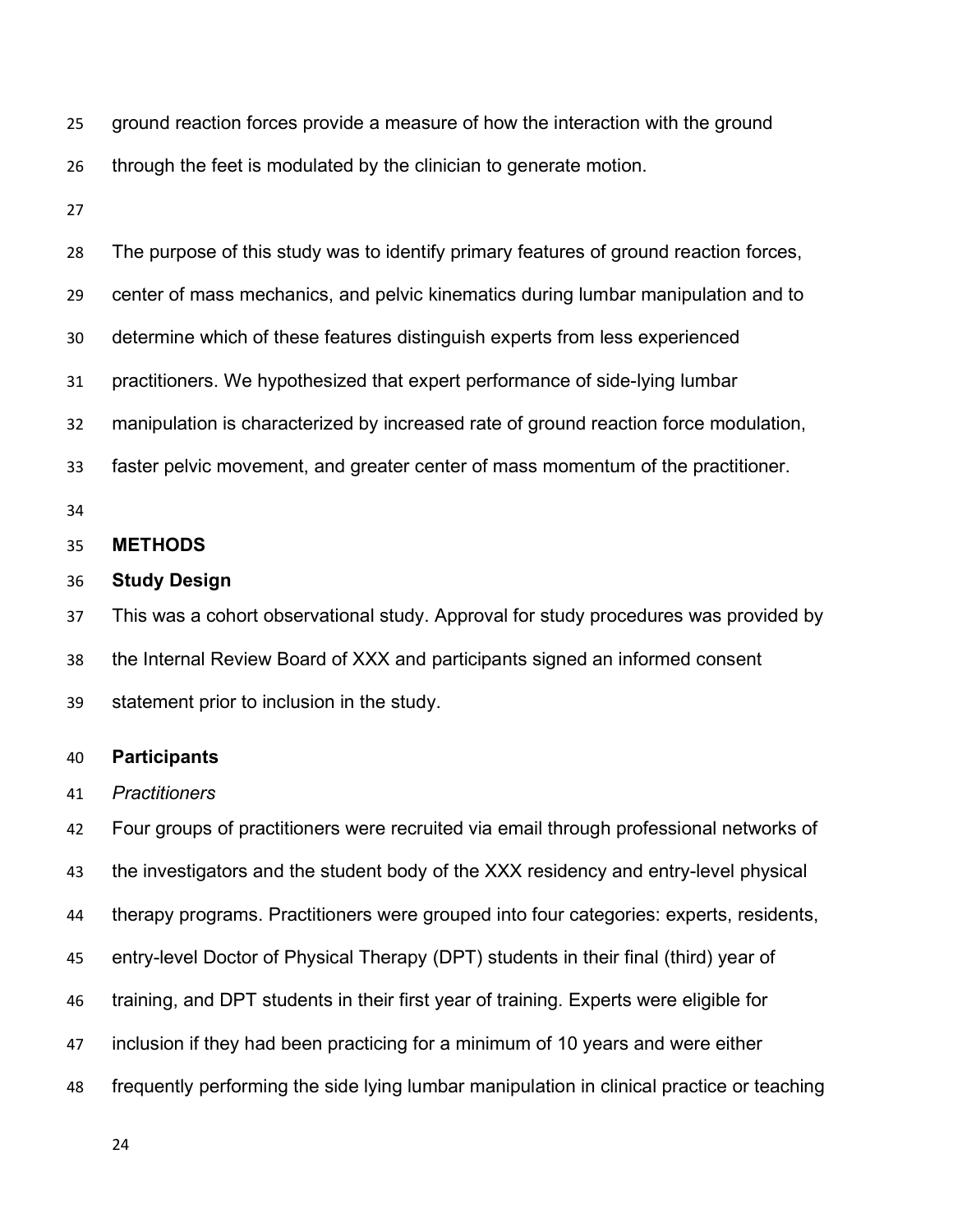manipulation techniques, including side-lying lumbar manipulation, to post-graduate physical therapists. Residents were recruited from current Orthopedic and Sports Physical Therapy residency cohorts. All residents were licensed physical therapists who had recently graduated from an APTA credentialed entry-level DPT program. Students were recruited from current first year and third year DPT cohorts at the same institution. To help homogenize body type and size, only male participants were recruited.

#### *Patient-Models*

 Patient-models had to be between the ages of 18 and 35 and have at least one hypomobile lumbar spine segment, assessed via prone posterior-to-anterior glide. Although this method has moderate to poor inter-tester reliability it is also a very widely used method of assessing spinal stiffness and is part of a clinical prediction rule for 60 those likely to benefit from spinal manipulation.  $5,16$  Exclusion criteria for patient-models were life history of low back pain and contraindications/risk factors to manipulation (known presence of a disc herniation, known pars defect, Beighton score greater than 4, active infection, cancer history or rheumatoid arthritis). To help homogenize body type 64 and size and reduce risk of side effects, all male patient-models were used.<sup>1</sup>

#### **Data Collection Procedure**

 Models lay in the right lateral recumbent position on a high-low table in front of two force plates (AMTI OR-6, Watertown, MA) (Figure 1). Practitioners stood with one foot on each force plate facing the model. Vertical and horizontal ground reaction force (GRF) data were sampled at 1600Hz. The practitioners were instrumented with 14mm retro- reflective markers placed on the skin overlying the L5-S1 spinous process interspace and the iliac crests and on the greater trochanters. Motion capture data were collected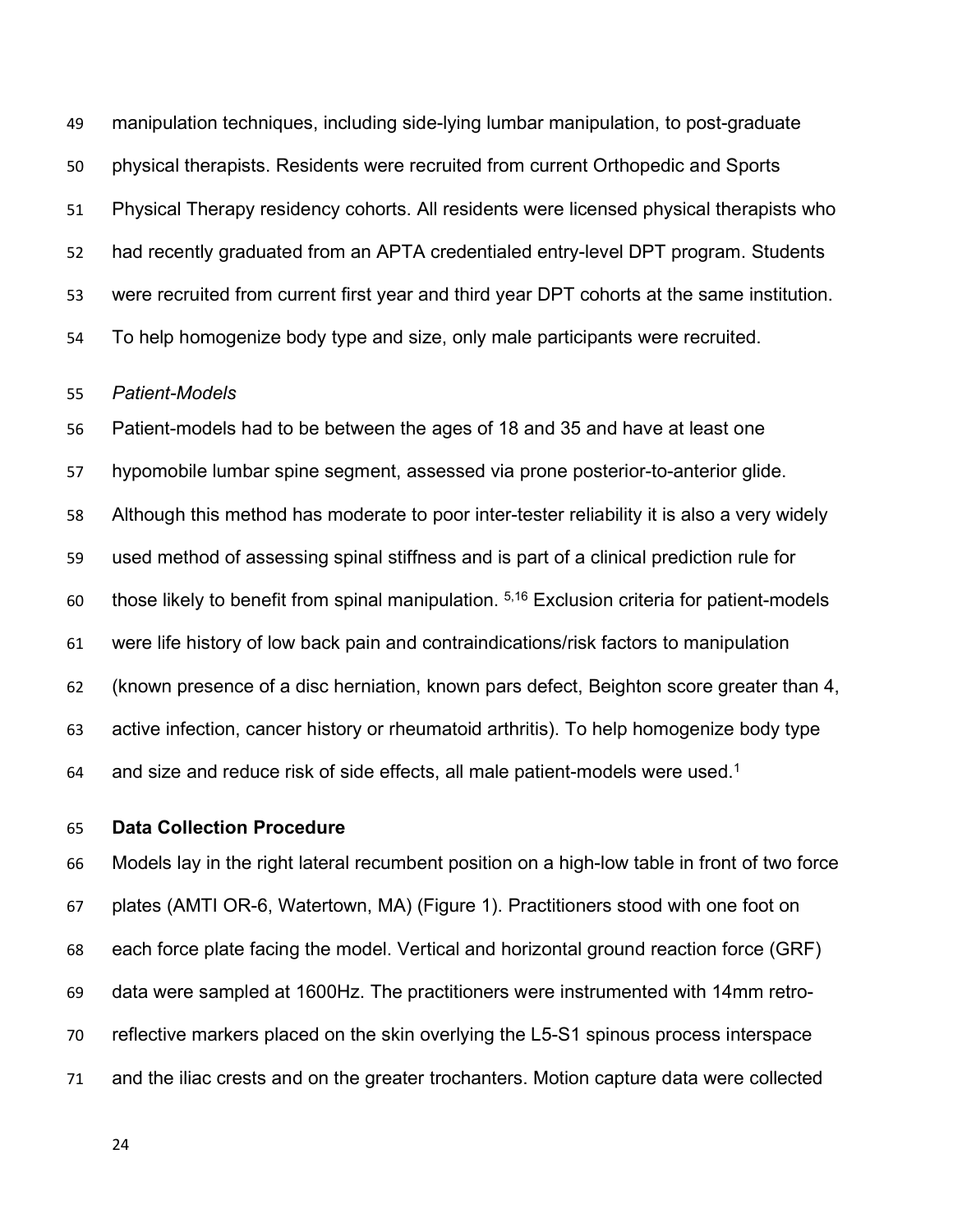using an 11-camera motion capture system (Qualisys Oqus System, Qualisys AB, Gothenburg, Sweden) sampling at 200Hz. First, a calibration trial was collected with the participant standing still to establish the dimensions of the pelvic segment. The greater trochanter markers were then removed and pelvic motion during the manipulation was tracked using the L5-S1 and iliac markers. Ground reaction force and motion capture data were digitally synched (Qualisys Track Manager, Qualisys AB, Gothenburg, Sweden). Practitioners completed two manipulations on one model, and two on another model for a total of four manipulations per practitioner. Each manipulation was separated by at least 30 minutes to allow for absorption of synovial joint gasses 81 produced by potential cavitation.



82<br>83

**FIGURE 1.** Exemplar vertical and horizontal ground reaction force data from one expert (top)

- and one first year student (bottom). The force plate coordinate system is shown, with the
- positive mediolateral (ML), anteroposterior (AP) and vertical directions indicated relative to the practitioner. The caudad and cephalad foot was defined in reference to the position of the
- patient-model. The thrust phase of the manipulation was defined as: the moment when vertical
- GRF under one or both feet peaked prior to rapidly decreasing until the lowest height of the L5-
- S1 marker.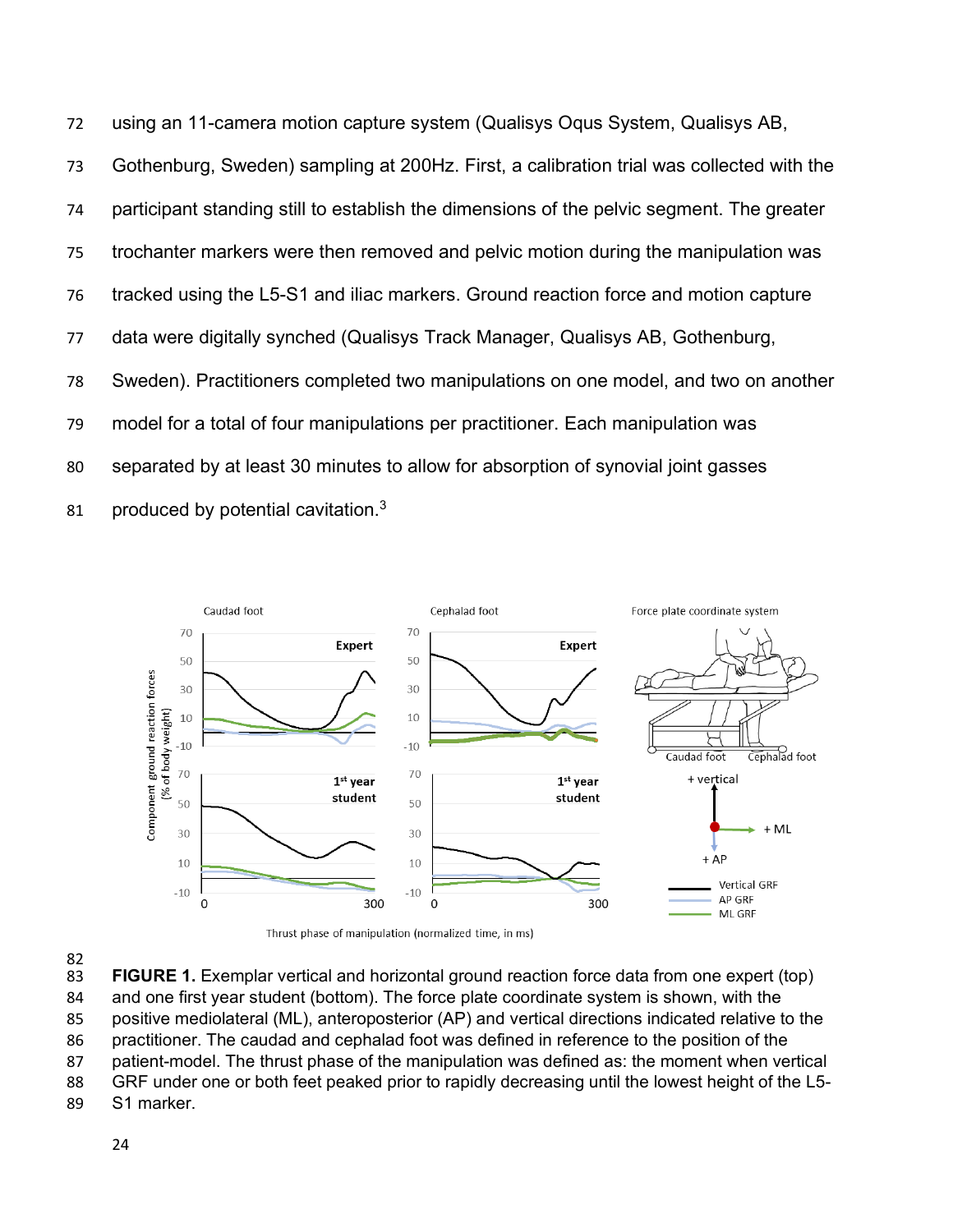#### **Data Processing**

#### *Kinetic analysis*

 Ground reaction force (GRF) data were low-pass filtered at 50Hz. For each trial, onset of the thrust phase of the manipulation was defined as the moment when vertical GRF under one or both feet peaked prior to rapidly decreasing (Figure 2). This event indicates the start of the thrust as it is the beginning of a sharp drop in GRF associated with loading the patient and treatment table with the practitioner's body weight, and it immediately precedes the start of the downward movement of the practitioner's center of mass. The end of the thrust phase of the manipulation was defined as the moment when the L5-S1 marker (a proxy for the center of mass) reached its lowest point (Figure 2).The completion of the thrust was defined in this way as practicing clinicians agree 101 that the side-lying lumbar manipulation is a primarily downward body movement.<sup>18</sup> Vertical and horizontal GRF data were normalized to body weight. This removed the potentially confounding influence of practitioner weight from the kinetic analyses. The following variables were calculated for the cephalad and caudad foot: vertical GRF 105 (GRFv), anteroposterior GRF (GRFAP) and mediolateral GRF (GRFML) at the beginning 106 of the thrust phase; minimum (lowest point) of the GRF<sub>V</sub> during the thrust phase; rate of 107 GRF<sub>V</sub> decrease during the thrust phase (peak slope of the normalized GRF $\frac{V}{t}$ time curve 108 from start of thrust phase to minimum  $GRF_V$ ). Cephalad and caudad were defined relative to the model's position (Figure 1).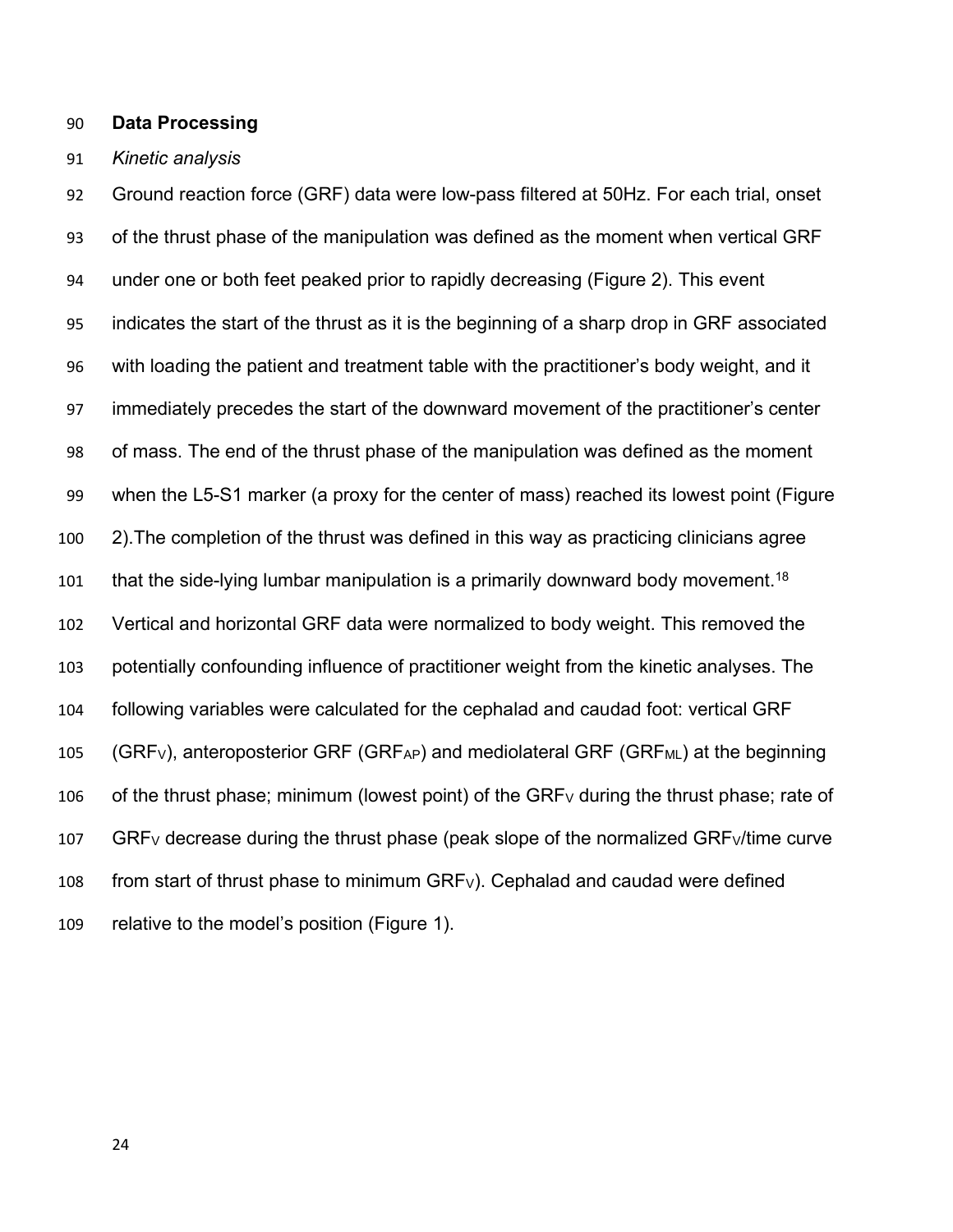



 **FIGURE 2**. Exemplar vertical ground reaction force data (top) and center of mass vertical trajectory data (bottom) from a single expert participant. The thrust phase of the manipulation is defined as starting at the peak of the vertical ground reaction **(GRFv)** under one or both feet prior to the thrust, ending at the lowest point of the center of mass trajectory after the thrust. Selected kinetic and kinematic variables are indicated.

Force-force analysis

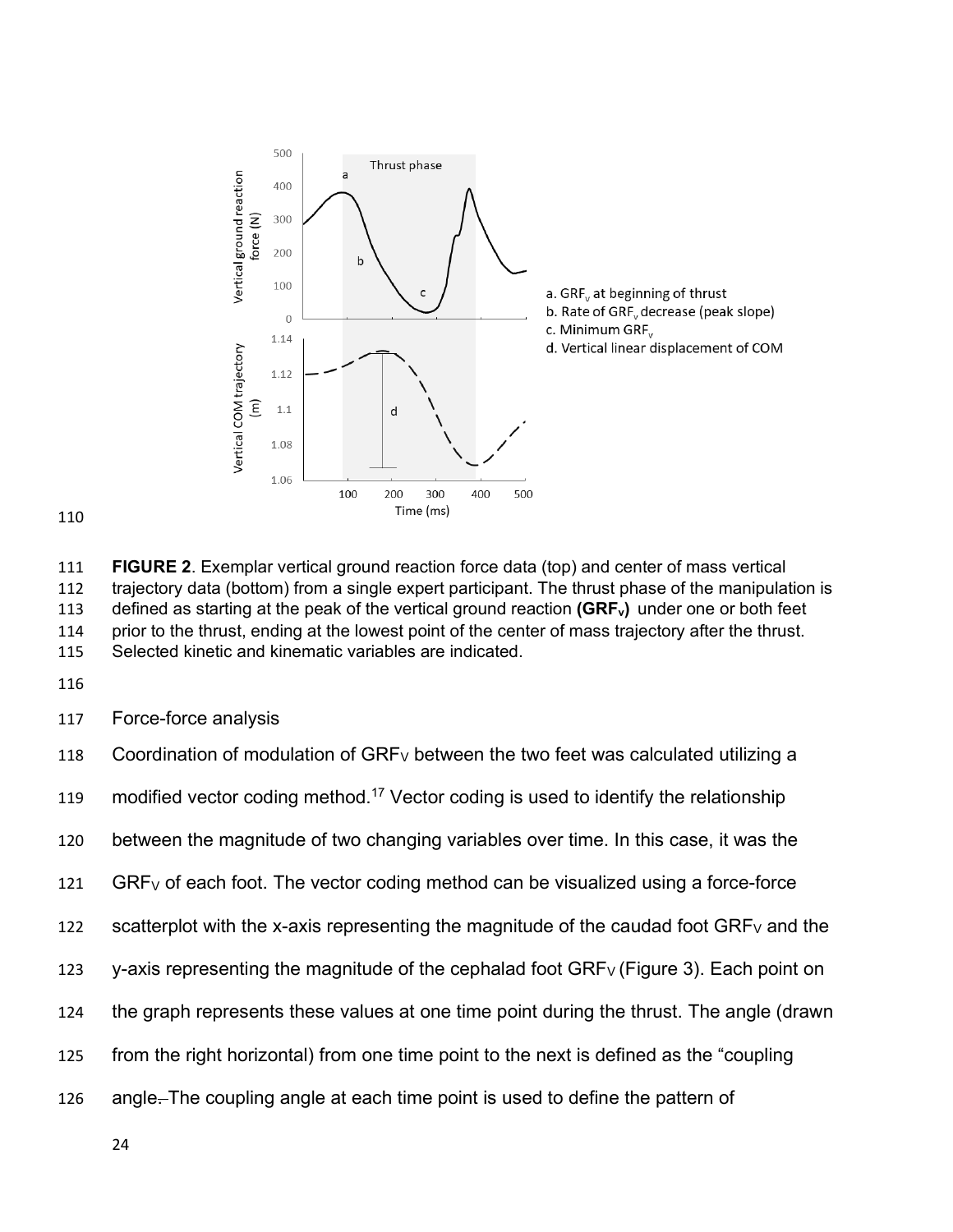127 coordination of  $GRF_v$  between the feet at that time point as shown in Figure 3. An *inphase decreasing* coordination pattern occurs when the cephalad and caudad foot GRFV decrease synchronously at a similar rate, whereas a *cephalad foot decreasing* 130 pattern occurs when the cephalad foot  $GRF_V$  is decreasing more rapidly than caudad foot GRFV, and vice versa for *caudad foot decreasing* pattern. The time spent in each coordination pattern was expressed for each individual as a percentage of the total thrust time. Full details and equations for the vector coding methodology are provided in 134 Appendix A.<sup>17</sup>



 **FIGURE 3**. Example force-force scatterplot comparing change in GRFv in each foot through time. Top inset: coupling angle determined by vector orientation between two adjacent data points in time relative to the right horizontal. Bottom inset: Coupling angle chart. Key to patterns of GRFv coordination: a; Caudad GRFv increasing (coupling angle between 337.5 degrees and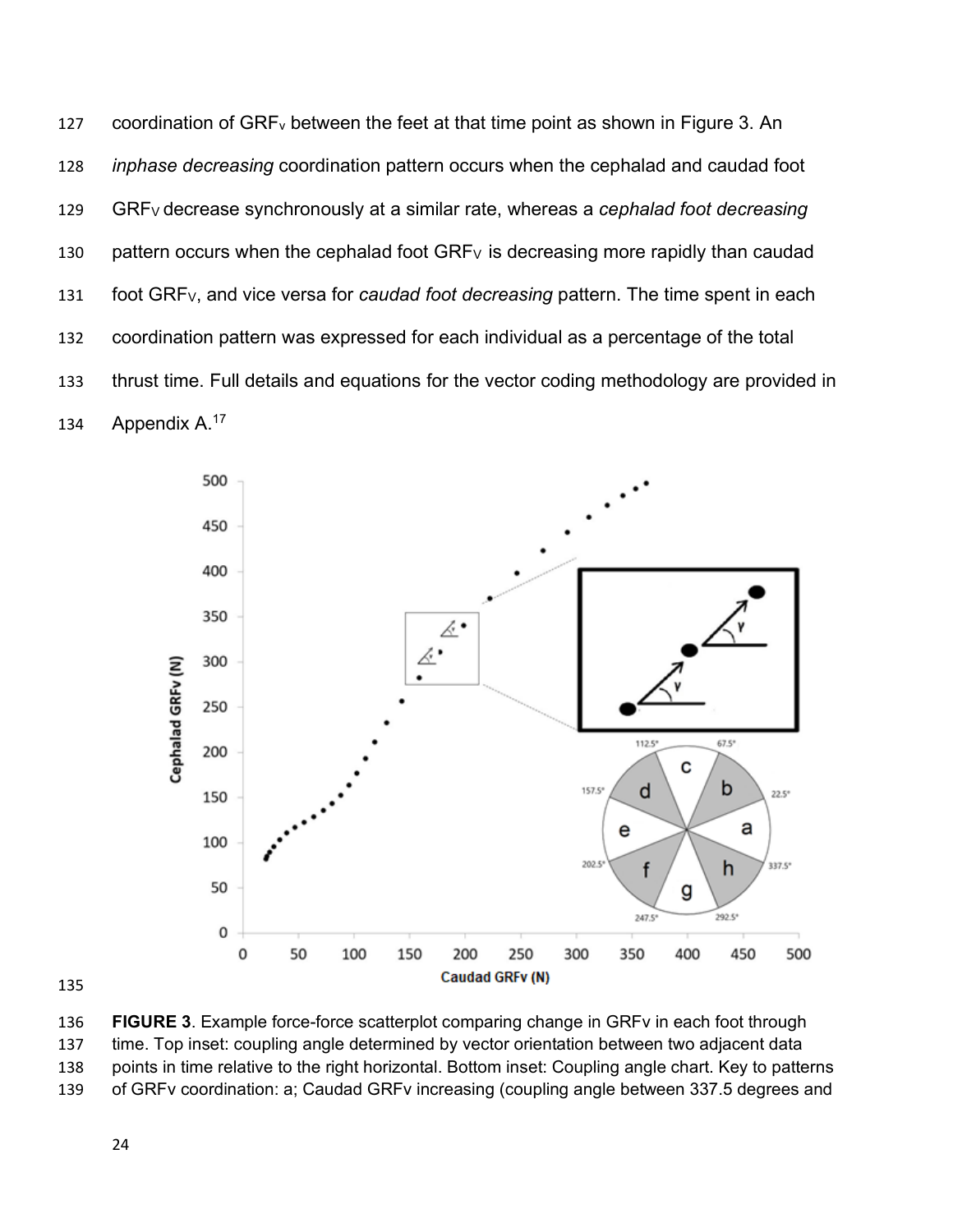22.5 degrees), b; Cephalad and caudad GRFv increasing (inphase increasing), c; Cephalad GRFv increasing, d; Cephalad GRFv increasing & caudad GRFv decreasing (antiphase), e; Caudad GRFv decreasing, f; Cephalad and caudad GRFv decreasing (inphase decreasing), g; Cephalad GRFv decreasing, h; Cephalad GRFv decreasing and caudad GRFv increasing (antiphase).

- 
- 
- *Kinematic analysis*
- A 3-dimensional model of the pelvis was constructed from the static calibration trial
- using the markers on the greater trochanters, iliac crests and L5-S1. A virtual coordinate
- system was calculated that translated and rotated the global laboratory coordinate
- system to the position of the practitioner's pelvis at the start of the thrust and all motion
- was referenced to this starting position. The following variables were calculated during
- the thrust (from the highest point of the L5-S1 marker to the lowest point of the marker):
- peak angular velocity of the pelvis in the sagittal, frontal and transverse planes and
- peak vertical linear velocity of the pelvis.
- Vertical linear displacement and acceleration of the center of mass (COM) was
- approximated by tracking the linear motion of the marker placed on the L5-S1 marker.<sup>13</sup>
- COM variables were normalized to the height of the COM for each individual during the
- standing static calibration trial.
- 

#### **Statistical Analysis**

- All data were tested for normality of distribution. Variables that were not normally distributed were log-transformed.
- *Group comparisons*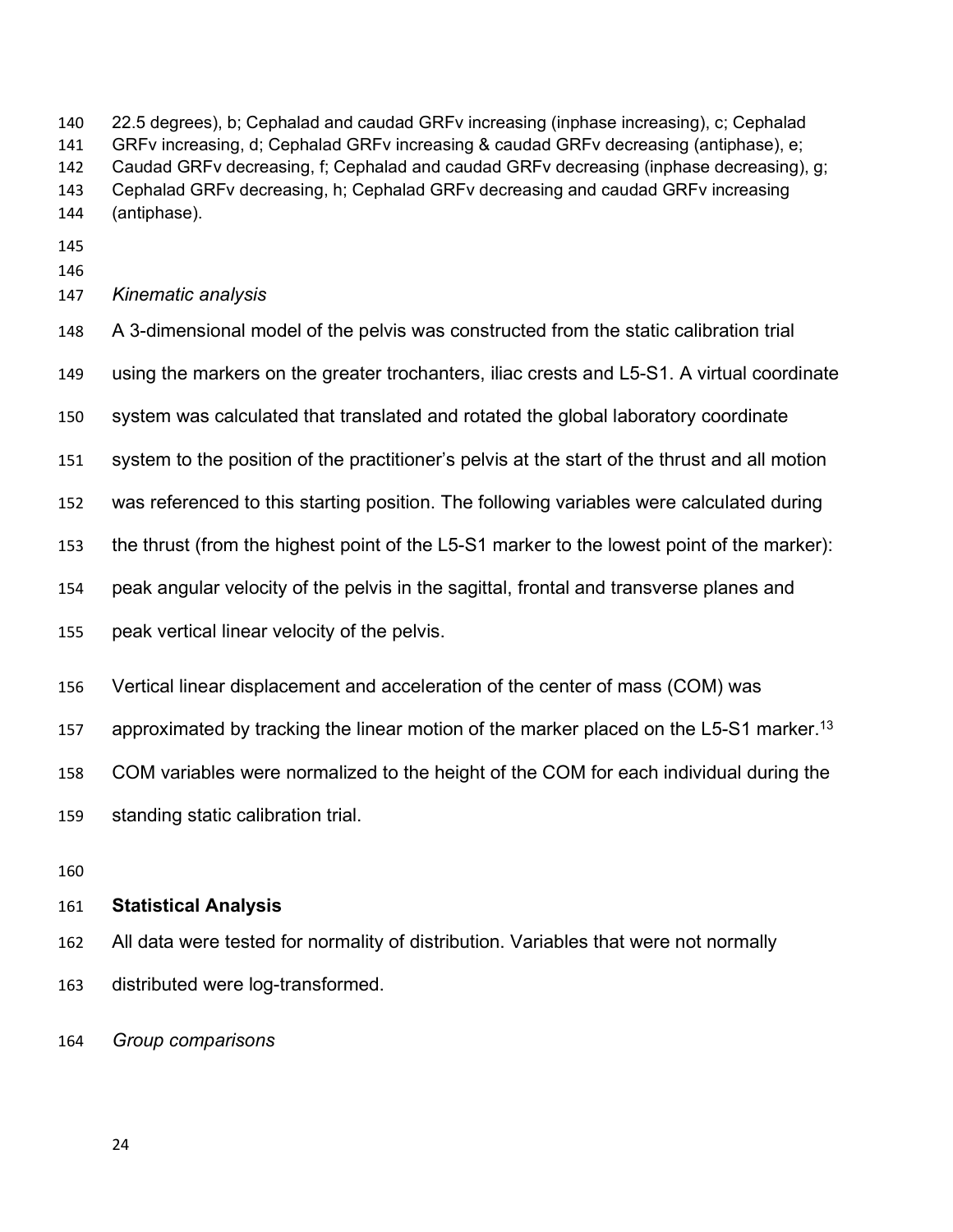Participant age was compared between groups utilizing the Mann Whitney U test. All other group comparisons were made with one-way analysis of variance (ANOVA) (four levels; experts, residents, third year students, first year students). Pairwise post-hoc group comparisons were made for variables with a significant main effect of group. To account for unequal sample size and reduce family-wise Type 1 error rate, the 170 conservative Dunnett's T3 test was utilized for post-hoc comparisons.<sup>10</sup> Estimates of effect sizes were calculated with an unbiased Cohen's *d*, with correction for small 172 sample size  $(d_{unb})$ .<sup>12</sup> 0.8 indicates a large effect size, 0.5 a medium effect size and 0.3 a small effect size.

*Regression*

 Multiple regression was performed to explore the variables that contributed to manipulation performance in addition to years of experience. The metric of manipulation performance was defined as the biomechanical variable that best discriminated between groups. First, bivariate correlation analyses were conducted to identify potential kinematic and kinetic predictor variables. For the regression model, years of experience was entered first. Then a forward stepwise approach was used to determine which other predictor variables significantly contributed to variance in manipulation 183 performance ( $\alpha_{\text{enter}}$  = .05 and  $\alpha_{\text{exit}}$  = .10, IBM SPSS Statistics, Version 25).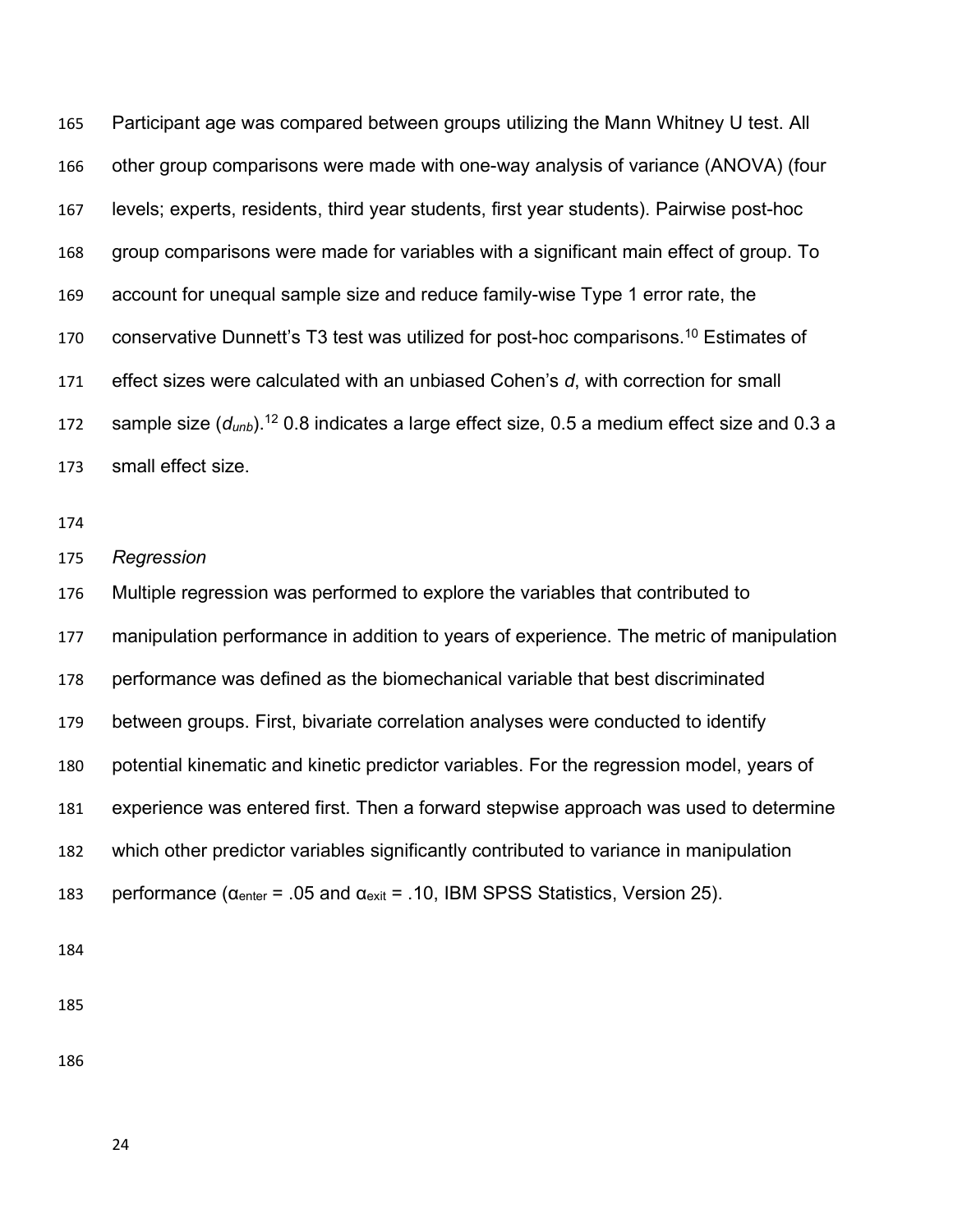|                                    | Experts*     | Residents <sup>†</sup>      | Third year<br>students <sup>#</sup> | <b>First year</b><br>students <sup>§</sup> | p value  |
|------------------------------------|--------------|-----------------------------|-------------------------------------|--------------------------------------------|----------|
| Age (years)                        | 66.30 (4.10) | 26.63 (1.43)                | 28.77 (5.33)                        | 23.93 (2.15)                               | < 0.05   |
| Height (m)                         | 1.81(0.06)   | 1.80(0.07)                  | 1.82(0.07)                          | 1.81(0.08)                                 | 0.067    |
| Mass (kg)                          | 96.05 (9.81) | 83.66 (11.78) 83.95 (15.25) |                                     | 76.49 (7.00)                               | 0.029    |
| Manipulation<br>experience (years) | 44.50 (5.20) | 3.22(0.75)                  | 2.15(0.36)                          | 0.33(0.00)                                 | < 0.0001 |

 $^{\circ}$  n = 4, <sup>†</sup>n = 11, <sup>‡</sup>n = 13, §n = 15

P value indicates significance of Mann-Whitney U Tests (age) and ANOVA F tests for main

effect of group (height, mass and manipulation experience)

**TABLE 1**. Participant demographics/morphometrics

- 
- 
- **RESULTS**
- **Demographics**
- Demographic information for all participants is shown in Table 1. There was no
- difference in height between groups. There was a group difference in mass, with
- experts tending toward being significantly heavier than first year students (post-hoc p =
- .086). As expected, experts were significantly older than the other three groups (p <
- .005 for all post-hoc comparisons). Similarly, experts had significantly greater
- manipulation experience than all other groups (p < .001 for all post-hoc comparisons).
- Residents had greater experience than both student groups and the third-year students
- had more experience than the first-year students (p <.01 for both comparisons).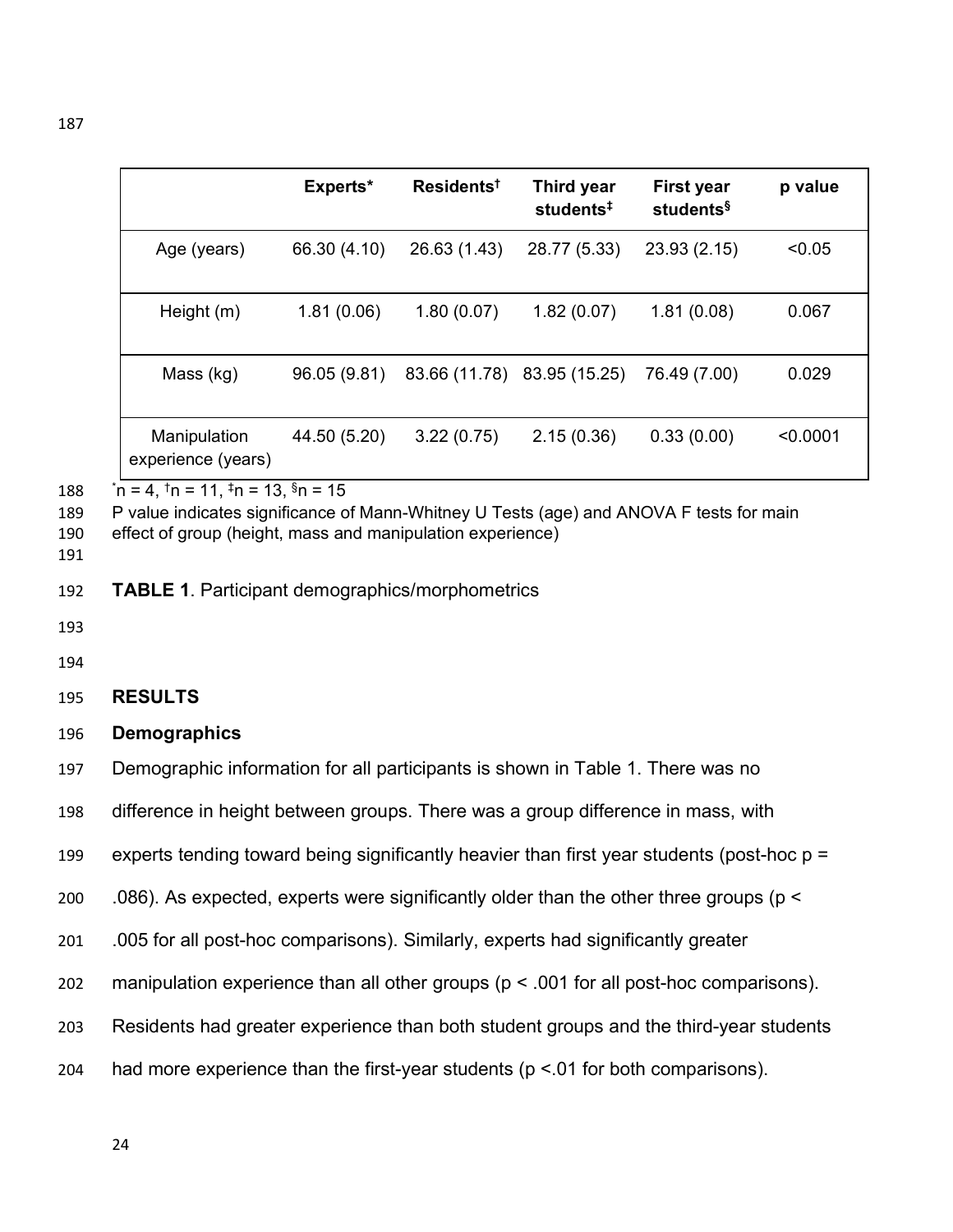#### **Kinematic analysis**

 See Appendix 2 for all between group omnibus (F-test) statistics and Table 2 for post- hoc group comparisons. Two participants in the first-year student group were excluded from the kinematic analyses due to occlusion of iliac crest markers during the manipulation.

#### *Pelvis motion – angular*



 **FIGURE 4**. Peak pelvic angular velocity for each individual in all groups. a. Frontal plane. Positive angular velocity indicates caudad (right) side flexion b. Transverse plane. Positive angular velocity indicates cephalad (left) rotation. Asterisks indicates significant post-hoc comparison between groups.

- Peak angular velocity of the pelvis in the sagittal plane did not differ between groups.
- However, there was a group difference in velocity of pelvis motion in the frontal plane.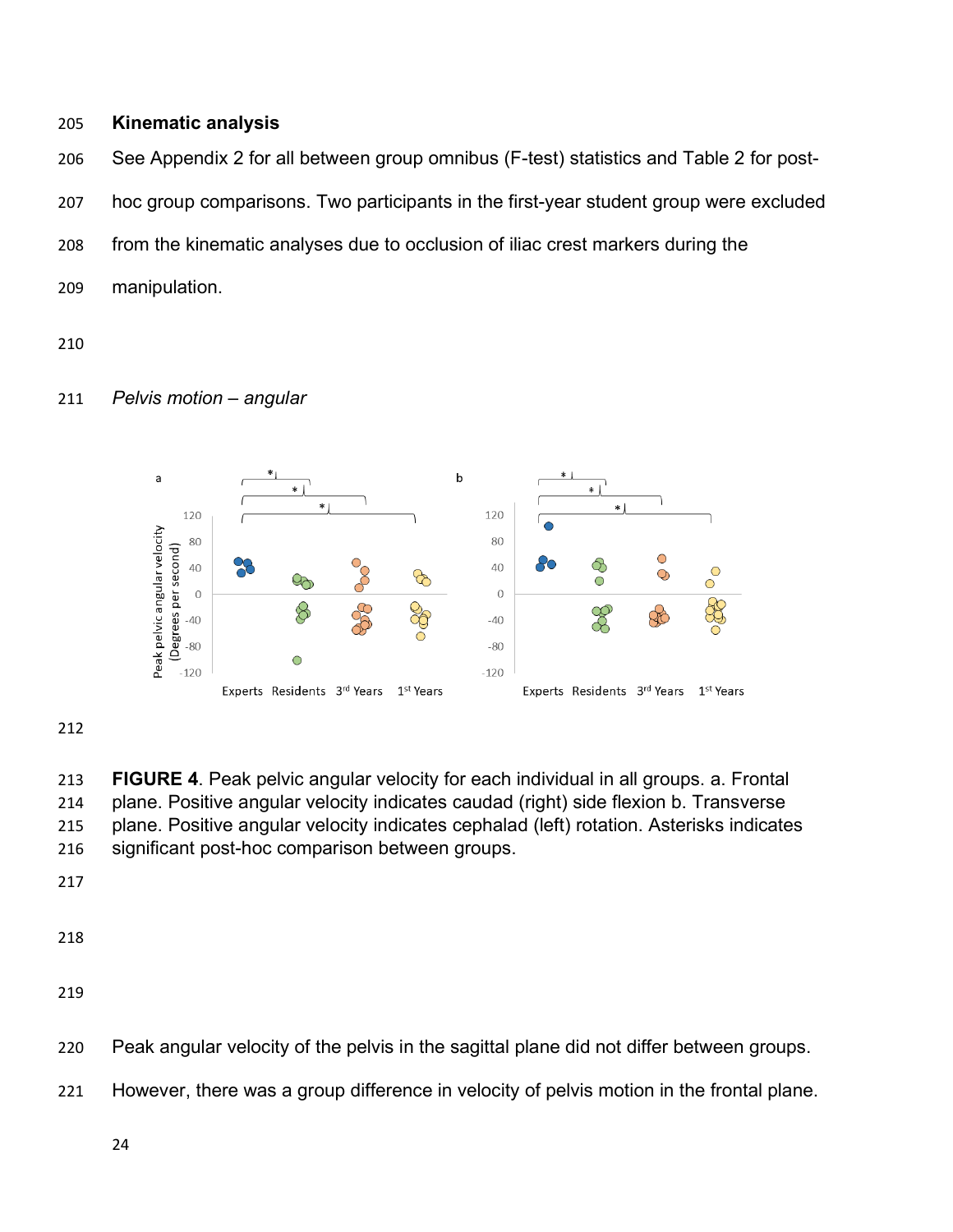Experts had greater peak angular velocity than all other groups and all of the experts demonstrated peak angular velocity in the direction of caudad side flexion (right side of the pelvis tilting downward) whereas on average all of the other groups demonstrated peak pelvic angular velocity in the direction of cephalad side flexion (Figure 4a. Table 2). There was also a difference between groups for peak angular velocity of the pelvis in the transverse plane. Experts had greater peak angular velocity than all other groups and experts all rotated the pelvis cephalad (toward the model's head) whereas on average the other groups rotated toward the caudad side (Figure 4b. Table 2).

*Pelvis motion - linear*

 Peak downward velocity of the pelvis was significantly different between groups Experts had greater downward linear velocity than third year students and first year students. Residents had greater downward linear velocity than first year students (Figure 5, Table 2).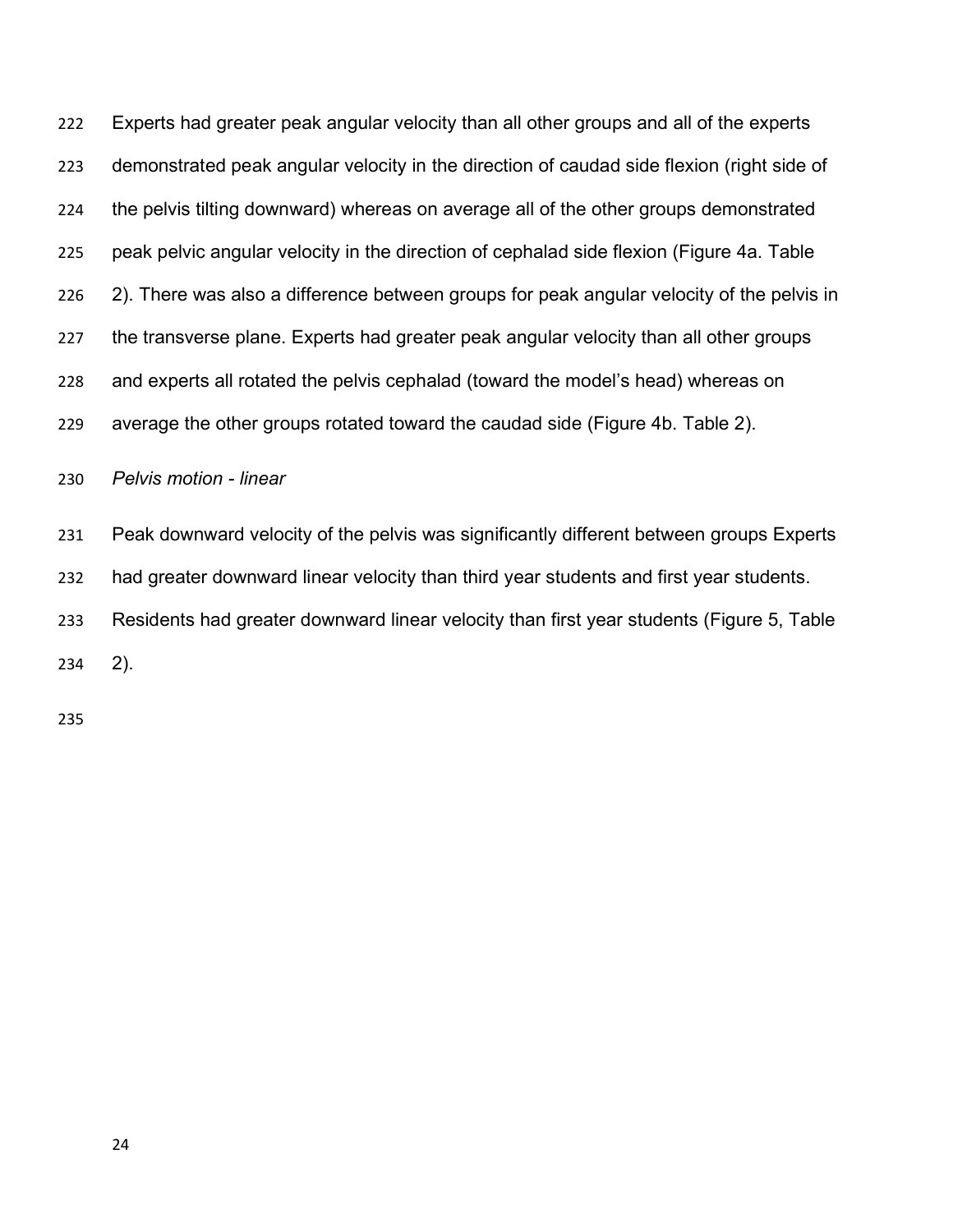

 **FIGURE 5**. Peak downward linear velocity. Error bars represent group standard deviations. Crosses are individual data points for each group and asterisks indicate significant post-hoc comparisons between groups.

*Center of mass motion*

There was a significant difference between groups for the vertical displacement of the

COM. Experts had greater displacement than first year students (Table 2). Vertical

(downward) acceleration of the COM also differed significantly by experience. Experts

and third year students had significantly greater downward COM acceleration than first

year students (Table 2).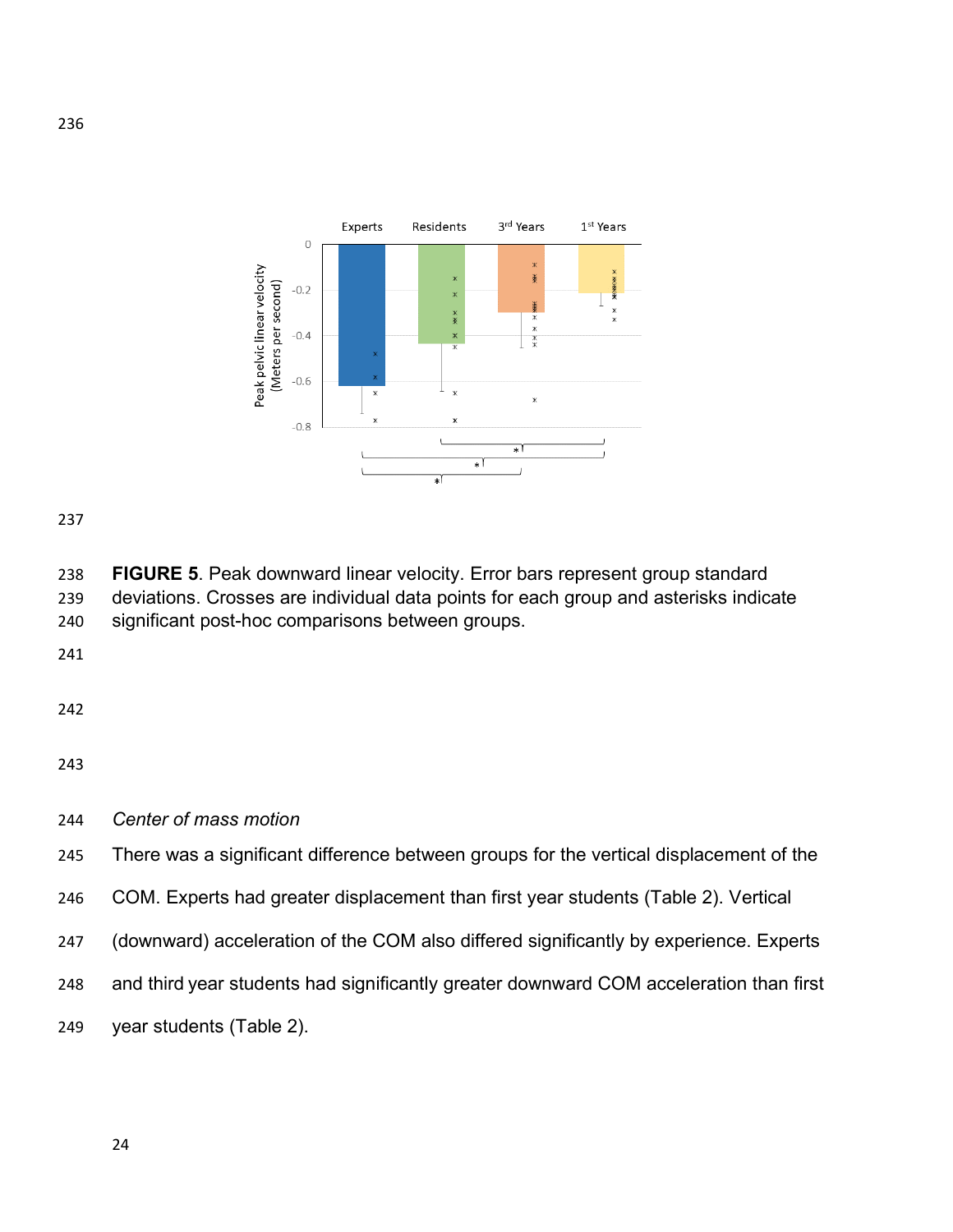|                         | <b>Experts:</b><br><b>Residents</b> | <b>Experts:</b><br>third years | <b>Experts:</b><br>first years | <b>Residents:</b><br>third years | <b>Residents:</b><br>first years | third years:<br>first years |
|-------------------------|-------------------------------------|--------------------------------|--------------------------------|----------------------------------|----------------------------------|-----------------------------|
| Pelvis peak frontal     | 0.004                               | 0.000                          | 0.000                          | 0.999                            | 1.000                            | 1.000                       |
| AV                      | 1.411                               | 1.601                          | 1.568                          | 0.087                            | 0.009                            | 0.058                       |
| Pelvis peak             | 0.036                               | 0.020                          | 0.026                          | 0.982                            | 0.946                            | 1.000                       |
| transverse AV           | 1.694                               | 1.974                          | 2.311                          | 0.287                            | 0.333                            | 0.039                       |
| Pelvis peak vertical    | 0.144                               | 0.002                          | 0.000                          | 0.389                            | 0.013                            | 0.662                       |
| LV                      | 0.847                               | 1.527                          | 1.95                           | 0.718                            | 1.15                             | 0.436                       |
| <b>COM</b> vertical LD  | 0.316                               | 0.197                          | 0.043                          | 0.993                            | 0.122                            | 0.425                       |
|                         | 0.977                               | 1.167                          | 1.751                          | 0.202                            | 0.825                            | 0.633                       |
| COM peak vertical       | 0.122                               | 0.136                          | 0.025                          | 1.00                             | 0.100                            | 0.043                       |
| LA                      | 1.529                               | 1.487                          | 2.463                          | 0.058                            | 0.926                            | 0.987                       |
| Cephalad foot peak      | 0.291                               | 0.050                          | 0.009                          | 0.655                            | 0.013                            | 0.400                       |
| $GRF_V$                 | 0.845                               | 1.380                          | 1.987                          | 0.532                            | 1.149                            | 0.618                       |
| Cephalad foot peak      | 0.762                               | 0.011                          | 0.009                          | 0.128                            | 0.125                            | 1.000                       |
| <b>GRF<sub>AP</sub></b> | 0.473                               | 1.310                          | 1.205                          | 0.859                            | 0.849                            | 0.107                       |
| Caudad foot min         | 0.000                               | 0.000                          | 0.000                          | 0.998                            | 0.528                            | 0.298                       |
| $GRF_V$                 | 1.973                               | 1.692                          | 1.618                          | 0.170                            | 0.484                            | 0.590                       |
| Cephalad foot peak      | 0.354                               | 0.243                          | 0.104                          | 0.995                            | 0.264                            | 0.534                       |
| $GRF_V$ unloading rate  | 1.108                               | 1.288                          | 1.770                          | 0.205                            | 0.680                            | 0.492                       |
| Caudad foot peak        | 0.018                               | 0.039                          | 0.009                          | 0.997                            | 0.791                            | 0.462                       |
| $GRF_V$ unloading rate  | 1.687                               | 1.205                          | 3.105                          | 0.174                            | 0.418                            | 0.512                       |

250 Abbreviations: AV, angular velocity. LV, linear velocity. LD, linear displacement. LA,

251 linear acceleration, GRFv, vertical ground reaction force, GRFAP, anterior-posterior

252 ground reaction force

253

254 **TABLE 2**. Post-hoc comparisons showing adjusted p-values and unbiased effect sizes 255 (italicized). Bold font indicates significant group differences.

256

## 257 **Kinetic analysis**

- 258 See Appendix 2 for all between group omnibus (F-test) statistics and Table 2 for post-
- 259 hoc group comparisons. Ground reaction force data from the caudad foot of one
- 260 resident were excluded due to the participant's heel landing outside the area of the
- 261 force plate during the thrust.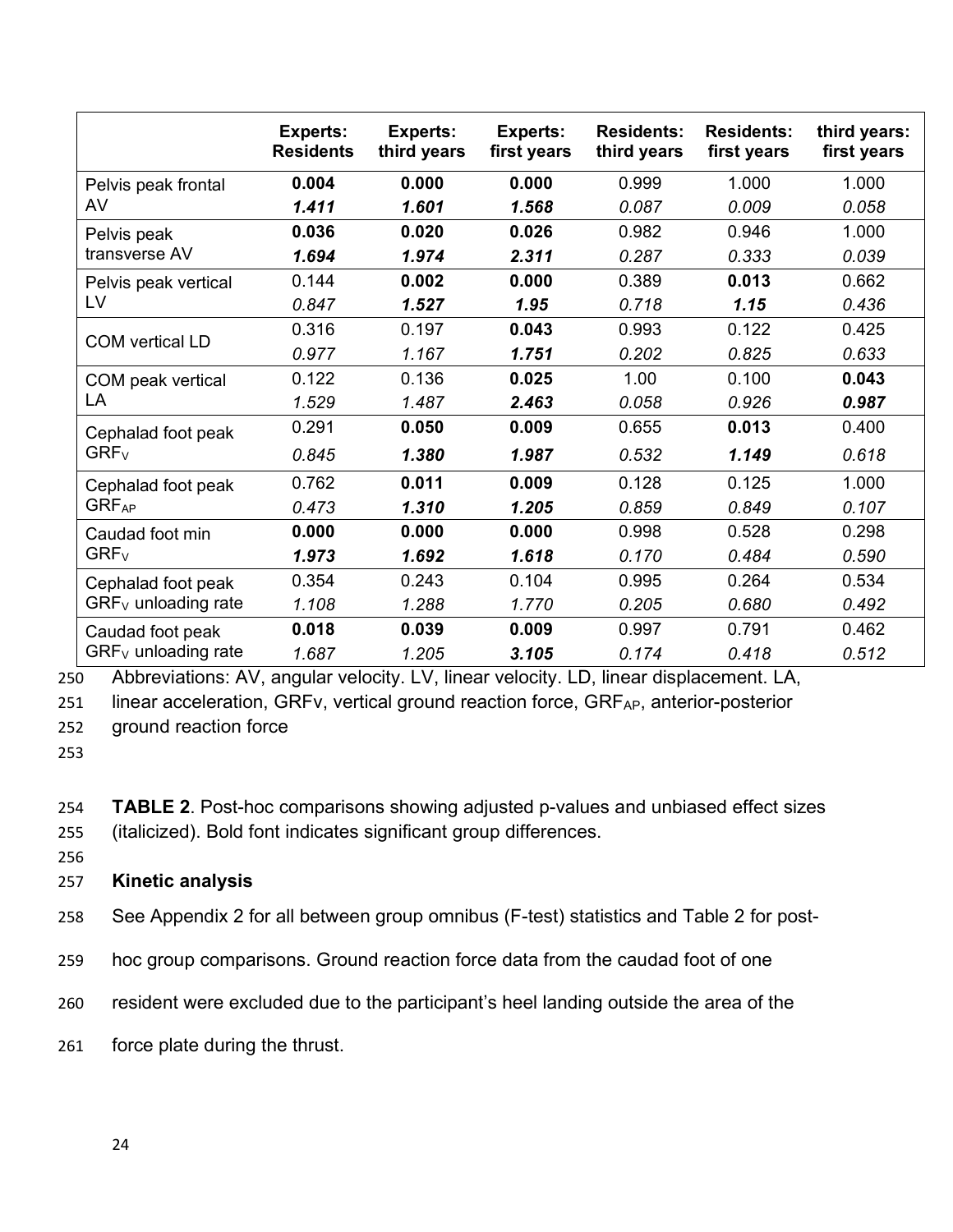262 Exemplar vertical (GRFV) and horizontal GRF data from one expert and one student are 263 shown in Figure 1.

264 *Ground reaction forces at the beginning of the thrust*

265 For GRF<sub>V</sub> of the cephalad foot at the beginning of the thrust phase there was a 266 significant difference between groups. Experts started the thrust with significantly higher 267 GRFV under the cephalad foot compared with third year and first year students, and 268 residents had higher GRF<sub>V</sub> under the cephalad foot than first year students (Table 2). 269 There was no difference between groups for  $GRF_V$  of the back foot at the beginning of 270 the manipulation.

271 At the beginning of the thrust there was a group difference in the magnitude of  $GRF_{AP}$  of

272 the cephalad foot. Experts had larger, more positive GRFAP than third year students and

273 first year students (Table 2). There was no difference between groups for  $GRF_{AP}$  of the

274 caudad foot and GRF<sub>ML</sub> forces for either foot at the beginning of the thrust.

275 *During the thrust*

276 During the thrust, experts demonstrated lower minimum  $GRF_V$  and greater rate of 277 unloading in the caudad foot compared with the other groups (Table 2). The minimum  $278$  GRF<sub>V</sub> under the cephalad foot did not differ between groups and although the rate of 279 GRF<sub>V</sub> unloading under the cephalad foot was significantly different across groups there 280 were no significant pairwise comparisons (Table 2).

281 *Force-force analyses*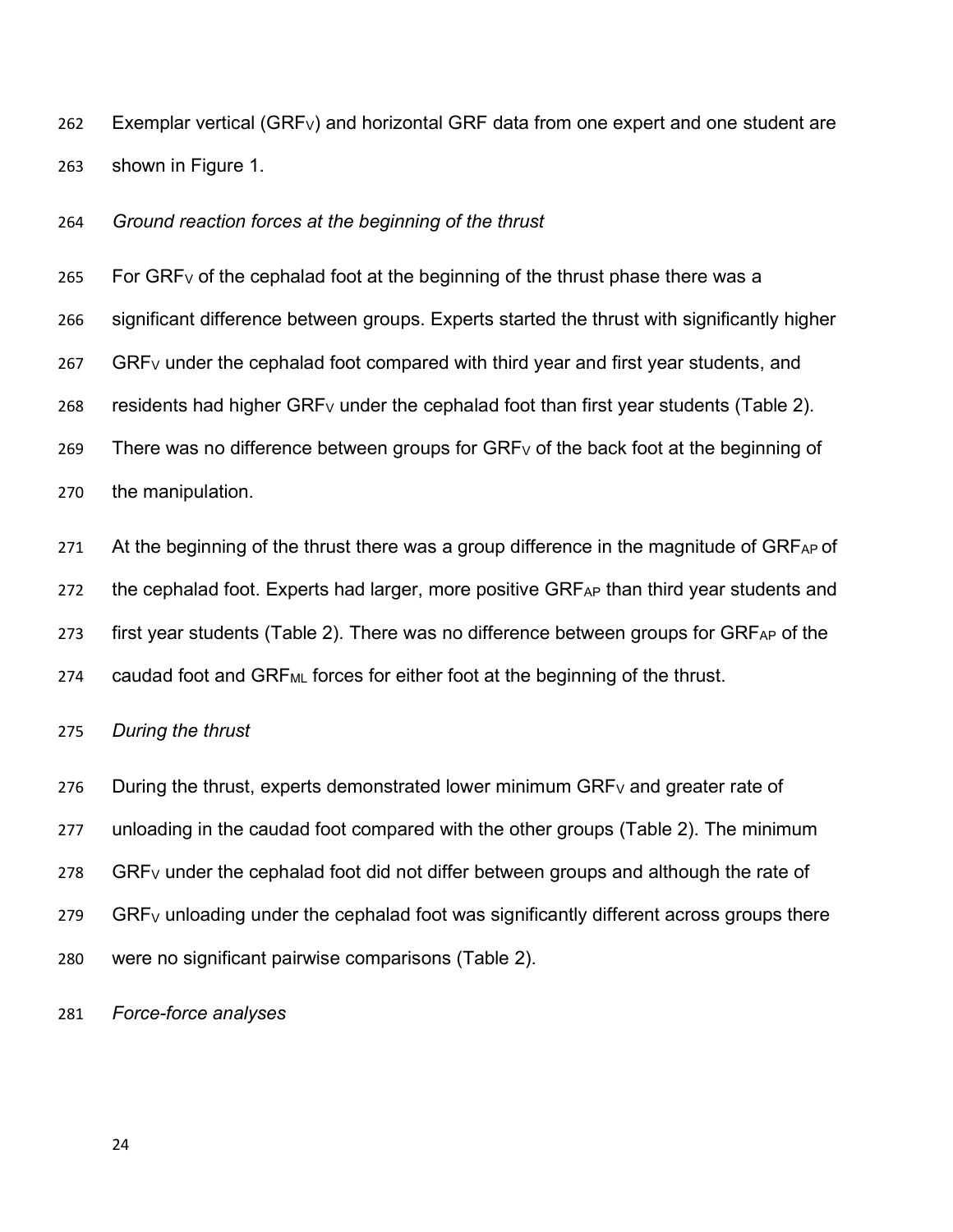For the force-force analyses, an additional participant from the first year student group was excluded due to loss of force plate data. The force-force analyses demonstrated that there were three primary patterns of ground reaction force coordination between feet during the thrust: *inphase decreasing (*GRFv decreasing under both feet at the same rate*)*, *cephalad foot decreasing*, and *caudad foot decreasing*. Across the groups, thirty-four individuals utilized predominantly *inphase decreasing* coordination, six individuals demonstrated predominantly *cephalad foot decreasing* coordination and one individual demonstrated predominantly *caudad foot decreasing* coordination. There was no difference between groups for the percentage of time spent in any of the coordination patterns during the manipulation.

 Within the subgroup of participants who primarily utilized the *inphase decreasing* coordination strategy however, there was a trend toward a group difference. Experts tended to spend a greater percentage of thrust time inphase than residents and third year students.

#### **Regression analysis**

 Peak downward linear velocity of the pelvis was selected as the manipulation performance metric for the regression analysis. Variables that were significantly associated with downward pelvis velocity and were included in the regression model are shown in Appendix 3.: In addition to years of experience, peak downward velocity of the pelvis during the thrust was predicted best by a combination of COM displacement and 303 GRF<sub>y</sub> on the cephalad foot at the beginning of the thrust (full model with 3 variables  $R^2$  $304 = 0.668$ ,  $F_{3,36} = 24.107$ ,  $p = .000$ ).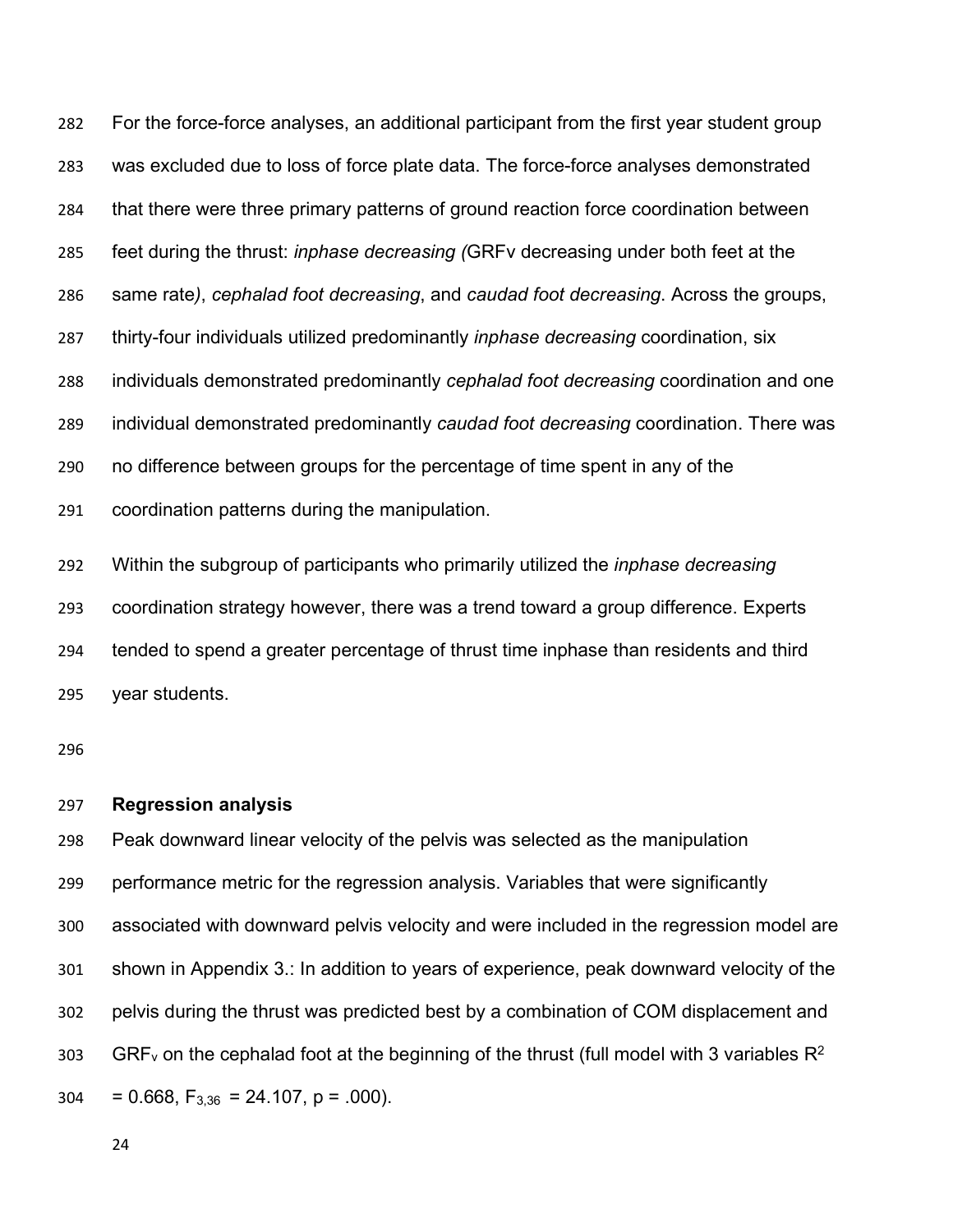**DISCUSSION**

 For the first time, this study demonstrates the kinematic and kinetic characteristics that delineate expert performance from more novice performance of lumbar manipulations. 

 The kinematic results demonstrated significant differences between expert and novice performance. The experts performed the manipulation with significantly greater downward COM acceleration. This finding is consistent with results from the Delphi study examining lumbar manipulation, with clinicians agreeing that "dropping the body 313 downward" is an important aspect of manipulation.<sup>18</sup> Additionally, the experts displayed faster pelvic rotation in the transverse plane, and interestingly, in the opposite direction as the other groups. Though the total arc of motion of the pelvis in transverse plane rotation is not large (approximately 7 degrees), it was different in experts compared to all other groups. Cephalad rotation of the pelvis may help to improve the force application of the experts' thrust. The close pelvis-to-pelvis contact between the therapist and the patient may allow the therapist's pelvis to "push" the patient's pelvis in a superior-anterior direction (in reference to the patient's body), providing additional force to the patient into lumbar rotation. The extent of COM vertical displacement also differed between groups. Nearly all participants elevated the COM just prior to the thrust (see Figure 2, bottom). Contemporary instruction of lumbar manipulation advises against this because it is thought that novice therapists may "de-rotate" the patient as they raise up prior to thrusting, losing joint localization. More experienced therapists are likely able to move their own COM prior to the thrust without moving the patient and thus optimize their ability to generate quick downward motion without losing the segment localization and pre-positioning.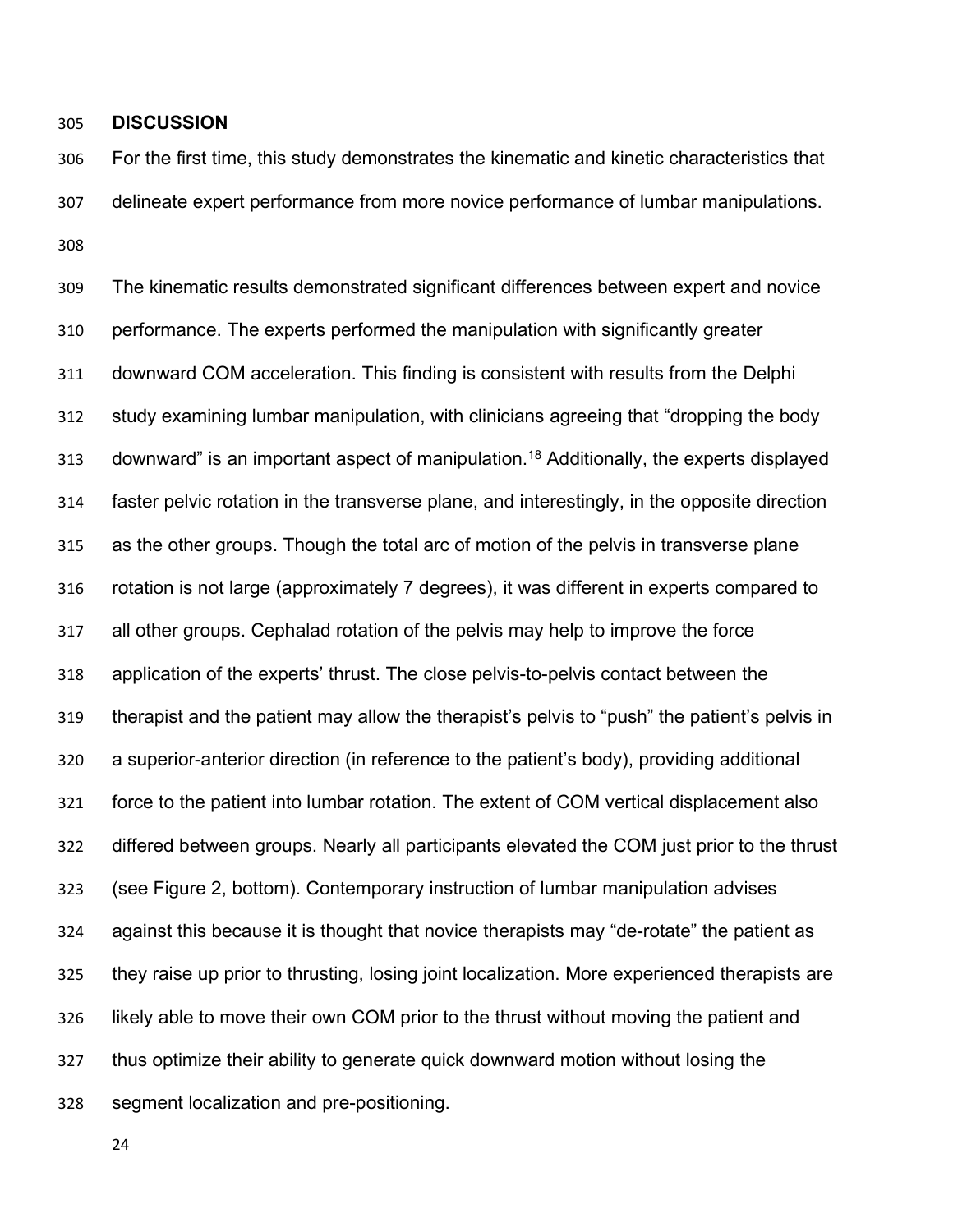The kinetic results also demonstrated significant differences between experts and other 331 groups. First, overall increased modulation of  $GRF_V$  was found in experts: they began the manipulation with greater weight on the front foot, demonstrated lower minimum GRF<sub>V</sub> during the manipulation, and achieved the highest rate of unloading of the back foot during the manipulation. These results generally show that the experts utilize vertical ground reaction forces significantly more than other groups. Again, this result mirrors the results of O'Donnell et al., with clinicians agreeing that the thrust force "should be generated by the body and legs", not the force applicator (usually the arm or 338 hand).<sup>18</sup> The differences in kinetics demonstrate that the experts and more experienced therapists indeed do this. The force-force results between force plates did not demonstrate any significant pattern differentiation between experience levels. Most participants were categorized into *"inphase decreasing"*. This is likely due to the fact that the overall movement dynamics of this technique are that the therapist is dropping his body weight, and GRF must decrease in both feet.

 Many of the factors identified in the results were not only significantly greater in experts, but the means of each group formed a graduated spectrum in which, with each successive increase in group experience, the group mean became more "expert like". Both kinematic and kinetic results demonstrate this stepwise improvement. For example, peak downward linear pelvic velocity increased significantly from first years to residents, third years to experts, and first years to experts. These results are similar to those found by Descarreaux in which students and clinicians of increasing experience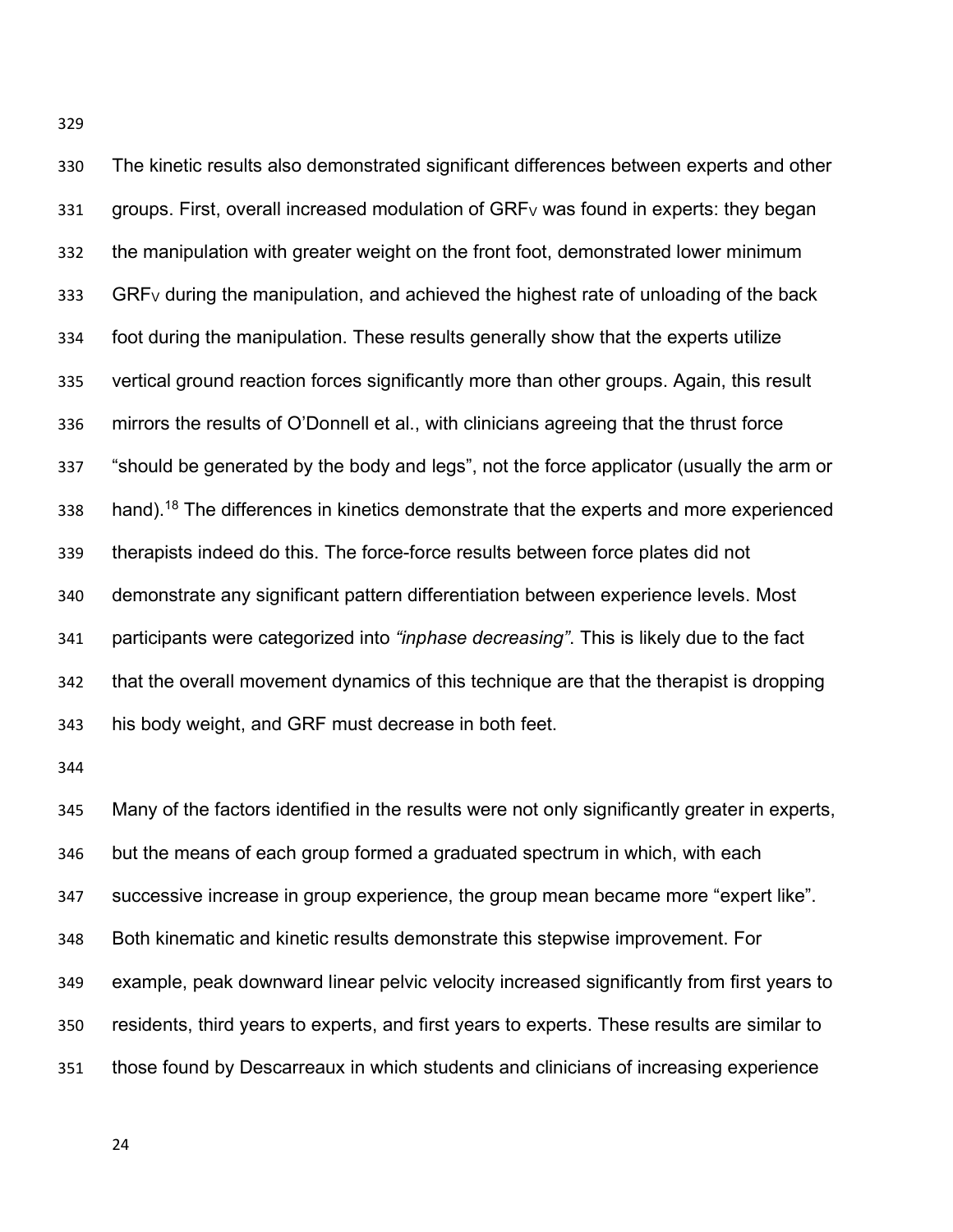level displayed a stepwise improvement in unloading time and hand-body delay (factors 353 which identify the quickness of the manipulation).<sup>8</sup> Similar differences in manipulation speed and force production between students and more experienced manipulators are 355 demonstrated with this stepwise improvement in other chiropractic literature.  $6,8,9$  Although the kinetic measurement methods between this study and the other chiropractic studies are different, a single similarity is seen across all studies: more experienced manipulators apply force over a shorter period of time compared to novices.

 Since there is no previous biomechanical analysis of performance of this manipulation, we must assume that the expert performance is the gold-standard. This assumption is a reality in many instances of sports and performance where kinetic and kinematic norms have not been established. In the data analysis, peak downward linear pelvic velocity was the variable that best distinguished amongst the groups, so this was chosen as the metric of manipulation performance for the regression analysis. The regression analysis found peak vertical velocity of the pelvis during the thrust was predicted best by three 368 factors; normalized vertical displacement of the COM, initial  $GRF_{v}$  under the cephalad foot, and years of experience. This suggests that focusing on downward COM motion and loading on the cephalad foot may help to improve manipulation performance in novice therapists. These are simple verbal instructions that could be given in laboratory practice environments in both entry-level and continuing education curricula.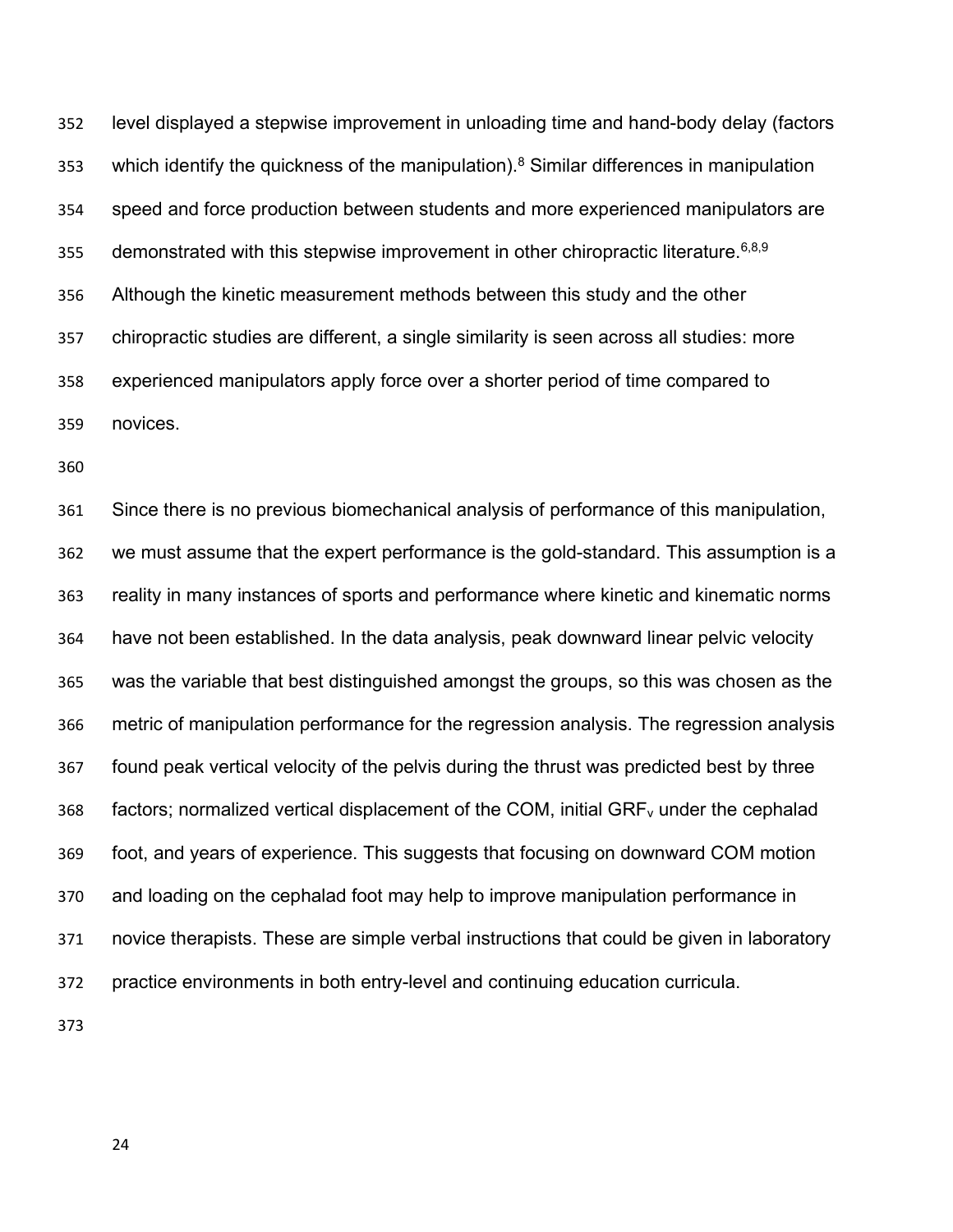There were limitations to the study. The expert group had fewer participants than the resident and student groups. This was due to our efforts to recruit individuals for the expert group that are leaders in the field. All students enrolled in the study were from the same institution. This ensured that each group had learned the manipulation in the same way, however it is not known if students from a different institution would display the same results. Though we could not measure reaction forces through the table, we must assume that the downward force produced by dropping the COM is being transmitted through the therapists' arms, and perhaps pelvis as well. Different patient models were used during the study, whose anthropometrics were not all matched, and the argument may be made that two patients of different size may require different magnitude of force from the practitioner. This was controlled as much as possible by having each participant manipulate two different patient models and averaging the data for each participant across the four trials. Finally, we did not attempt to characterize if the expert-performed manipulation is a more effective/therapeutic manipulation than one performed by a student. There are a multitude of factors that affect the patient- therapist therapeutic relationship and will alter the likelihood of an intervention providing the intended result.

#### **CONCLUSION**

 The kinetics and kinematics of side-lying lumbar manipulation change significantly with increasing practitioner experience. This study demonstrates important biomechanical factors for performance of lumbar manipulation and provides information for educators teaching this complex manual skill.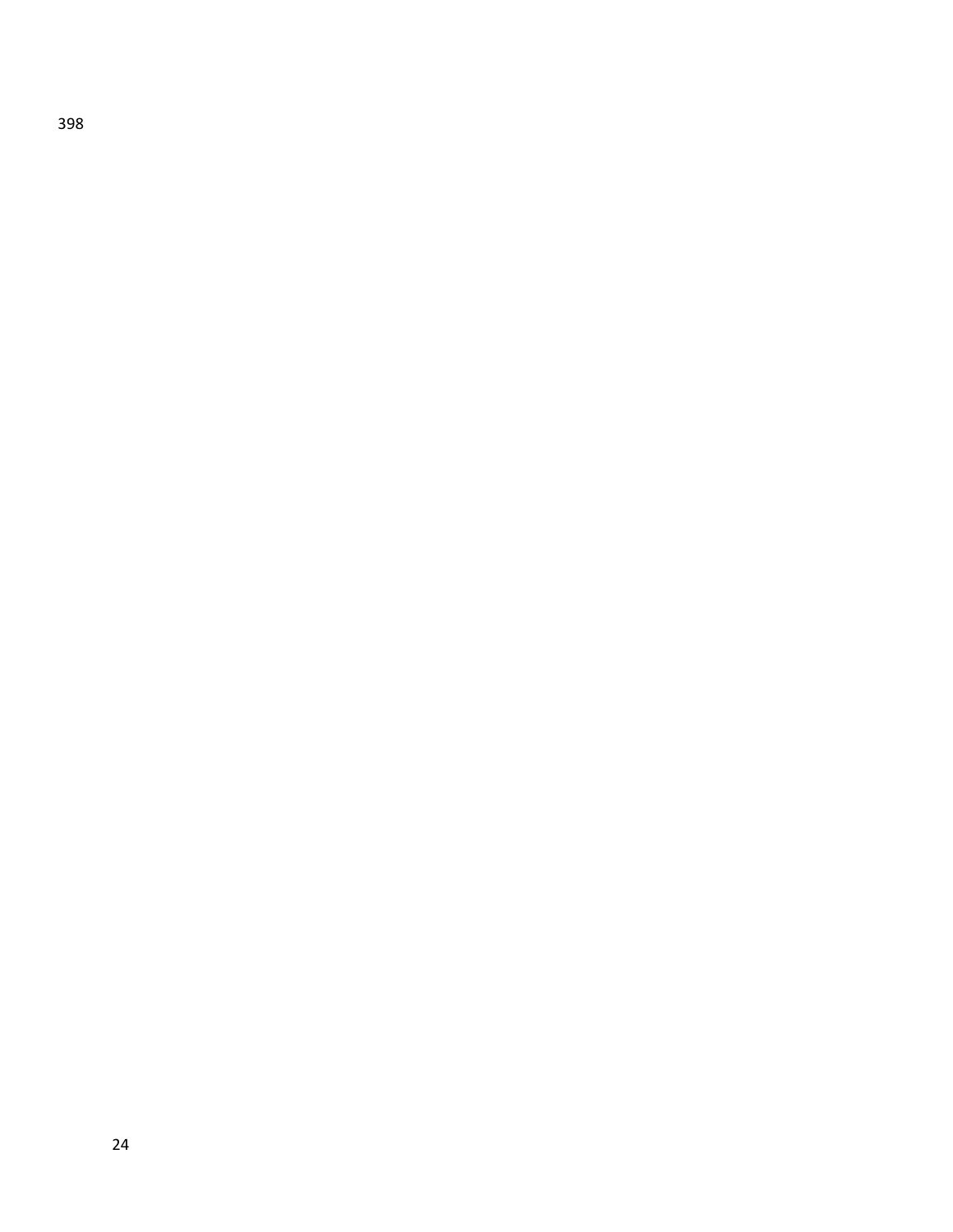## **HIGHLIGHTS**

- Operator mechanics of lumbar manipulation (SLM) are not well understood
- Experts rotate their pelvis in the opposite direction during SLM
- Experts perform SLM with greater downward pelvic velocity
- Pelvic velocity can be predicted though years of experience, among other factors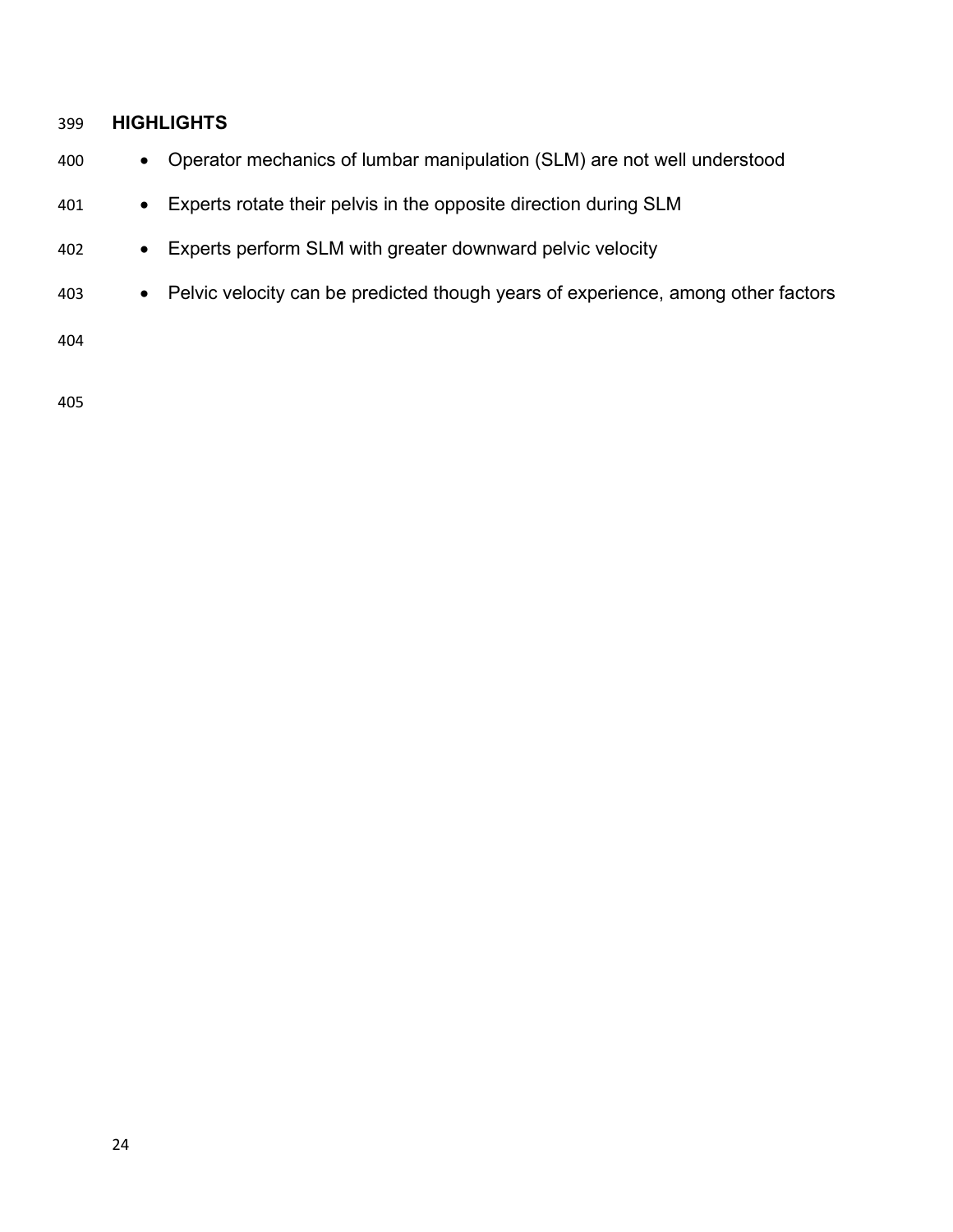### **REFERENCES**

- 1. Cagnie B, Vinck E, Beernaert A, Cambier D. How common are side effects of spinal manipulation and can these side effects be predicted? *Man Ther*. 2004;9(3):151-156. doi:10.1016/j.math.2004.03.001
- 2. Cambridge EDJ, Triano JJ, Ross JK, Abbott MS. Comparison of force development strategies of spinal manipulation used for thoracic pain. *Man Ther*. 2012;17(3):241-245. doi:10.1016/j.math.2012.02.003
- 3. Chandran Suja V, Barakat AI. A Mathematical Model for the Sounds Produced by Knuckle Cracking. *Sci Rep*. 2018;8(1):1-9. doi:10.1038/s41598- 018-22664-4
- 4. Chang J-Y, Chang G-L, Chang Chien C-J, Chung K-C, Hsu A-T. Effectiveness of two forms of feedback on training of a joint mobilization skill by using a joint translation simulator. *Phys Ther*. 2007;87(4):418-430. doi:10.2522/ptj.20060154
- 5. Childs MJD, Fritz JM, Flynn TW, et al. A clinical prediction rule to identify patients with low back pain most likely to benefit from spinal manipulation: A validation study. *Ann Intern Med*. 2004;141(12):920-928. doi:141/12/920 [pii]
- 6. Cohen E, Triano JJ, McGregor M, Papakyriakou M. *Biomechanical Performance of Spinal Manipulation Therapy by Newly Trained vs. Practicing Providers: Does Experience Transfer to Unfamiliar Procedures?* Vol 18.; 1995.
- 7. Descarreaux M, Dugas C, Raymond J, Normand MC. Kinetic analysis of expertise in spinal manipulative therapy using an instrumented manikin. *J Chiropr Med*. 2005;4(2):53-60. doi:10.1016/S0899-3467(07)60114-1
- 8. Descarreaux M, Dugas C. Learning Spinal Manipulation Skills: Assessment of Biomechanical Parameters in a 5-Year Longitudinal Study. *J Manipulative Physiol Ther*. 2010;33(3):226-230. doi:10.1016/j.jmpt.2010.01.011
- 9. DeVocht JW, Owens EF, Gudavalli MR, Strazewski J, Bhogal R, Xia T. Force-time profile differences in the delivery of simulated toggle-recoil spinal manipulation by students, instructors, and field doctors of chiropractic. *J Manipulative Physiol Ther*. 2013;36(6):342-348.
- doi:10.1016/j.jmpt.2013.05.027
- 10. Dunnett CW, Dunnett CW. in the Unequal Pairwise Multiple Comparisons Variance Case. *J Am Stat Assoc*. 2012;75(372):796-800.
- 11. Flynn T, Fritz J, Whitman J, et al. A Clinical Prediction Rule for classifying patients with low back pain who demonstrate short-term improvement with spinal manipulation. *Spine (Phila Pa 1976)*. 2002;27(24):2835-2843. doi:10.1097/00007632-200212150-00021
- 12. Fritz CO, Morris PE, Richler JJ. Effect size estimates: Current use, calculations, and interpretation. *J Exp Psychol Gen*. 2012;141(1):2-18. doi:10.1037/a0024338